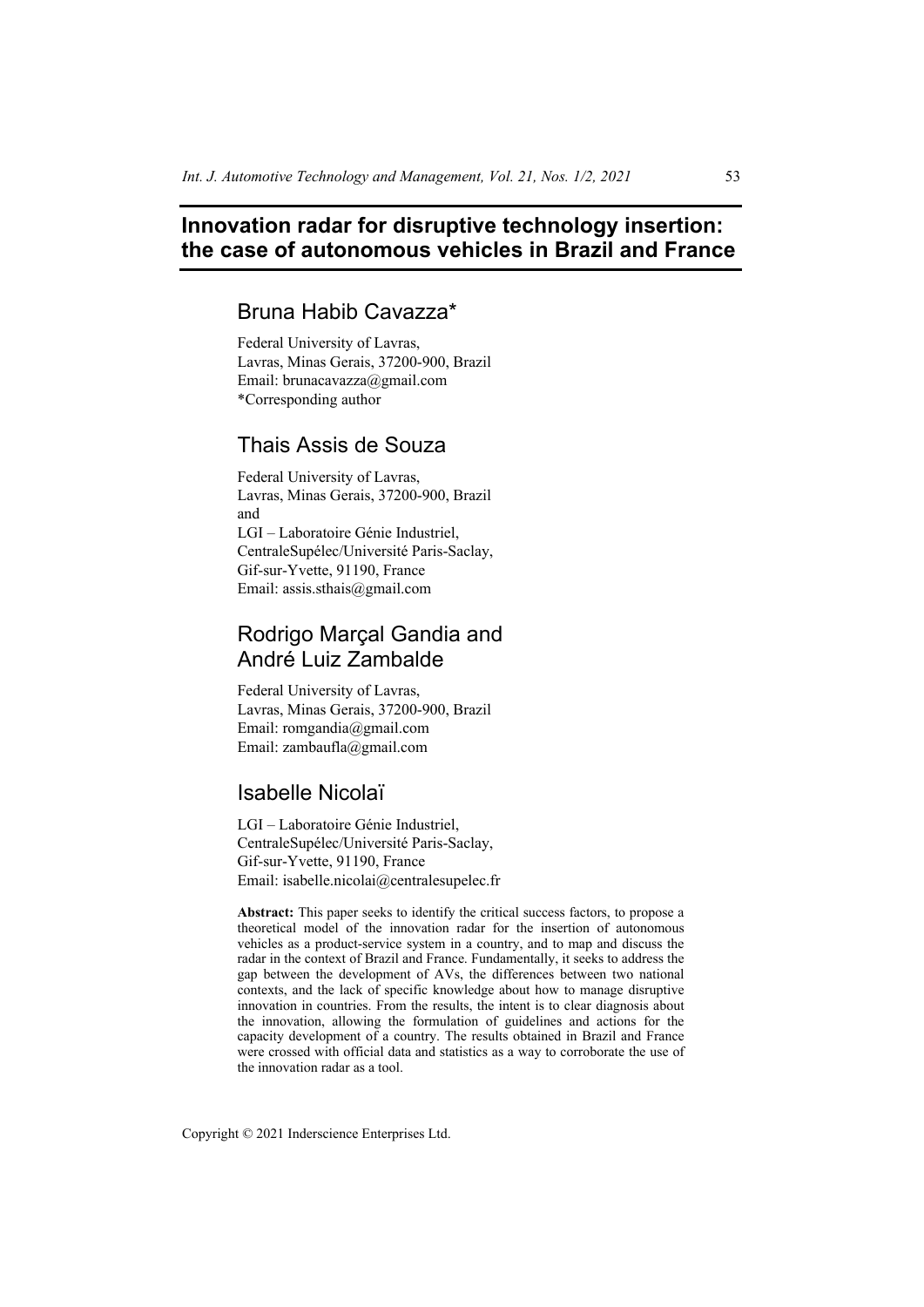### 54 *B.H. Cavazza et al.*

**Keywords:** innovation radar; Brazil; France; critical success factors; autonomous vehicles; product service system; trends in mobility; technology and innovation; social and political environment; consumer and market; infrastructure and patterns.

**Reference** to this paper should be made as follows: Cavazza, B.H., de Souza, T.A., Gandia, R.M., Zambalde, A.L. and Nicolaï, I. (2021) 'Innovation radar for disruptive technology insertion: the case of autonomous vehicles in Brazil and France', *Int. J. Automotive Technology and Management*, Vol. 21, Nos. 1/2, pp.53–74.

**Biographical notes:** Bruna Habib Cavazza is a PhD in Business Administration from Federal University of Lavras (UFLA – Brazil) with a specialisation course in International Business from Northern Michigan University (NMU/USA). Currently, she is Head of Innovation at Zetta, co-founder at Flow, and Executive Director at Ideia. Her main research areas of interest are smart vehicle business model and platform and innovation in urban mobility.

Thais Assis de Souza is a Doctoral student in Business Administration at the CentraleSupélec/University Paris-Saclay (UPS – France) and Federal University of Lavras (UFLA – Brazil). She received her Master's in Business Administration from the UFLA, MBA in Strategic Business Management from the FUMEC University (FUMEC – Brazil), and Bachelor's in Business Administration from UFLA. As a researcher of the Industrial Engineering Research Department (Laboratoire Génie Industriel, LGI), as well as of the Terrestrial Mobility Laboratory (LMT/UFLA – Brazil), and Study Group on Strategy, Networks and Innovation (GEREI/UFLA – Brazil), she develops research on the main topics of innovation in urban mobility, autonomous vehicles, governance of innovation, helix theory, and responsible innovation.

Rodrigo Marçal Gandia is PhD in Business Administration from Federal University of Lavras (UFLA – Brazil), and PhD in Complex System from CentraleSupélec/University Paris-Saclay (UPS – France). He has a specialisation course in International Management from the London School of Business and Finance (LSBF – UK), and International Business from the Northern Michigan University (NMU – USA). He obtained his Postgraduate in Business from the Fundação Getúlio Vargas (FGV – Brazil), MBA in Strategic Management of Human Resource from the FGV, and Bachelor's in Business Administration from UFLA. He is a Manager in the areas of Personnel & Communication Management at Zetta, Head of Innovation at Flow, and University Professor in the areas of Innovation, Management, Entrepreneurship, and Business Models. His main research areas include business ecosystems, eco-innovation, consumer behaviour, and innovation in urban mobility.

André Luiz Zambalde obtained his PhD in Systems Engineering and Computer Science from the Federal University of Rio de Janeiro (COPPE-UFRJ – Brazil). He has Postdoctoral experiences in computer science (UFMG – Brazil) and statistic and information management (NOVAIMS – Portugal). He has specialisation courses in rural administration (UFLA – Brazil), technological innovation (UNIVERSIDAD OVIEDO – Spain) and marketing and sales (ANHANGUERA – Brazil). He is Professor in the areas of innovation and open innovation with researchers in the areas of university and innovation, open innovation, entrepreneurship, business strategy and technology roadmapping.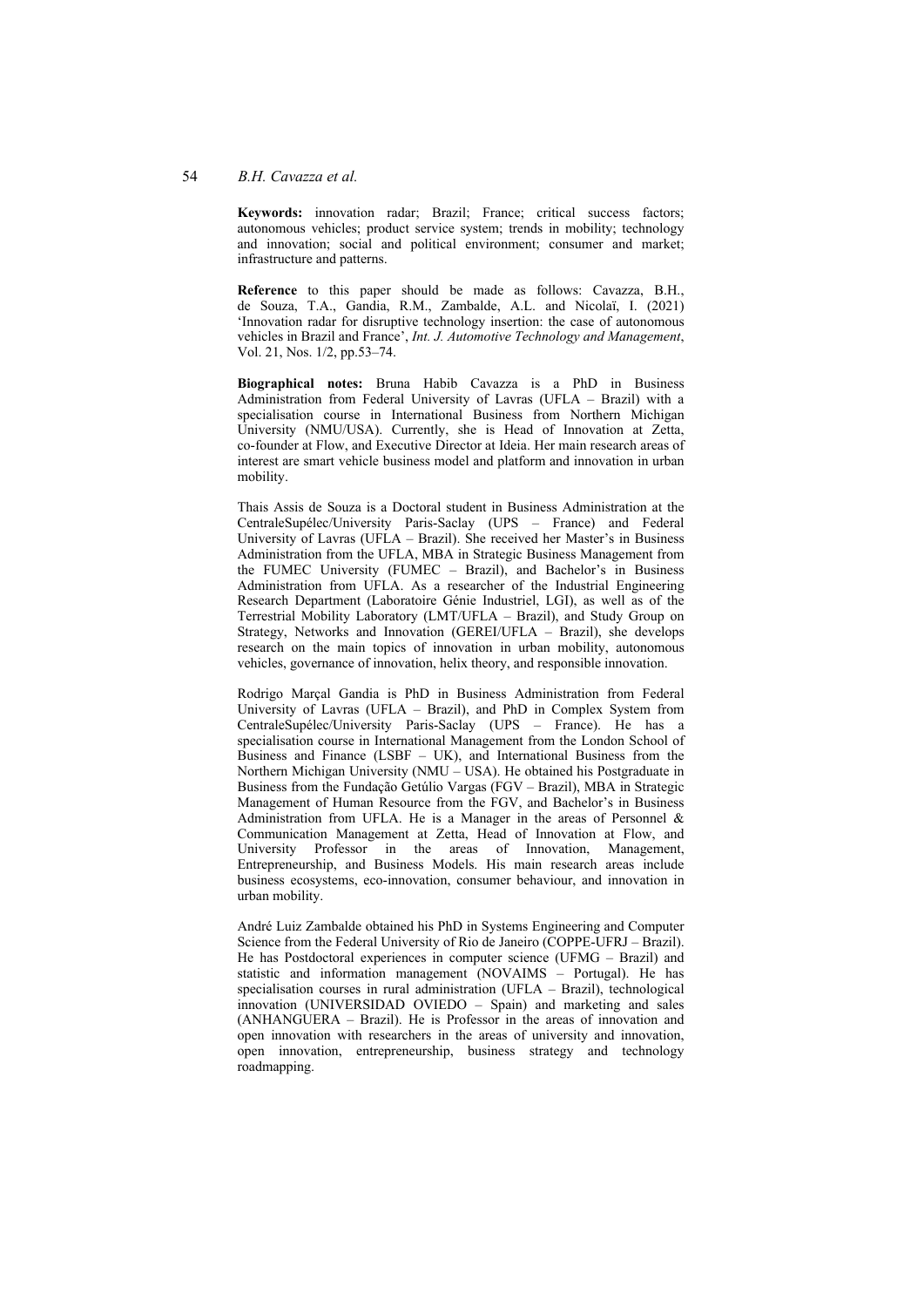Isabelle Nicolaï is Professor in Economics at University of Paris Saclay (UVSQ) and member of Laboratoire Genie Industriel (LGI) of CentraleSupélec. She conducts academic and contract research activities at national and international level. Her main research interests are management of eco-innovation, the modelling of new uses related to e-mobility, the links between global performance of firms and corporate social responsibility, multi-agents analysis tools and monetarisation of environmental impacts. She combines university education and applied research activities for mutual benefit.

This paper is a revised and expanded version of a paper entitled 'Critical success factors for the insertion of autonomous vehicles as a product service system in a country' and 'Innovation radar for disruptive technology insertion: the case of autonomous vehicles in Brazil and France' presented at presented at 27th International Colloquium of Gerpisa, Paris, 12–14 June 2019.

### **1 Introduction**

Industries, markets, and governments worldwide are experiencing several trends that will fundamentally change our business ecosystems and the way that value is generated (Corwin et al., 2016; McKinsey, 2018).

In this context, we can highlight the automotive industry – which, for decades, has been mainly stable and traditional in terms of business models and incremental in terms of innovation shifts – as one of the major areas of disruption. The imminent arrival of autonomous technologies and systems has stirred up industry giants and key stakeholders all over the world.

Autonomous vehicles (AVs) in the highest level of automation (levels considered in this paper: levels 4 and 5) do not require any sort of conductor or teleoperation control (Frazzoli et al., 2002). Being considered by many authors as the most significant disruptive innovation in the automotive industry, AVs are believed as an important innovation that promises to impact in several spheres (Poorsartep, 2014; Enoch, 2015; Fagnant and Kockelman, 2015; Schellekens, 2015; Schreurs and Steuwer, 2015; Attias, 2017; Attias and Mira-Bonnardel, 2017; Mutz et al., 2016). In this sense, policymakers and urban planners will have to adapt and rethink mobility from the insertion of AVs.

The fact is that there is a long way to go from the current concept of having/owning a vehicle – including here symbolic, instrumental and affective factors (Steg, 2005) – to this new configuration with autonomous vehicles. In this sense, complementary trends in shared rides and vehicles may lead us from vehicles as a privately-owned asset to an on-demand service (Fagnant and Kockelman, 2015). In fact, with the emergence of issues related to mobility as a service (MaaS), is consistent to think that the deployment of AVs will occur in a model that combines a bundled offer of product and service to provide value to society, which leads to a product-service system (PSS) (Johnson and Mena, 2008).

This models' change means a re-evaluation of the structure of the innovation process according to mobility requirements. Models seeking this new configuration are already seen, especially about passenger transport. This scenario, with the insertion of AVs, has an even greater potential for impact and change. An AV as a PSS has a shift from vehicle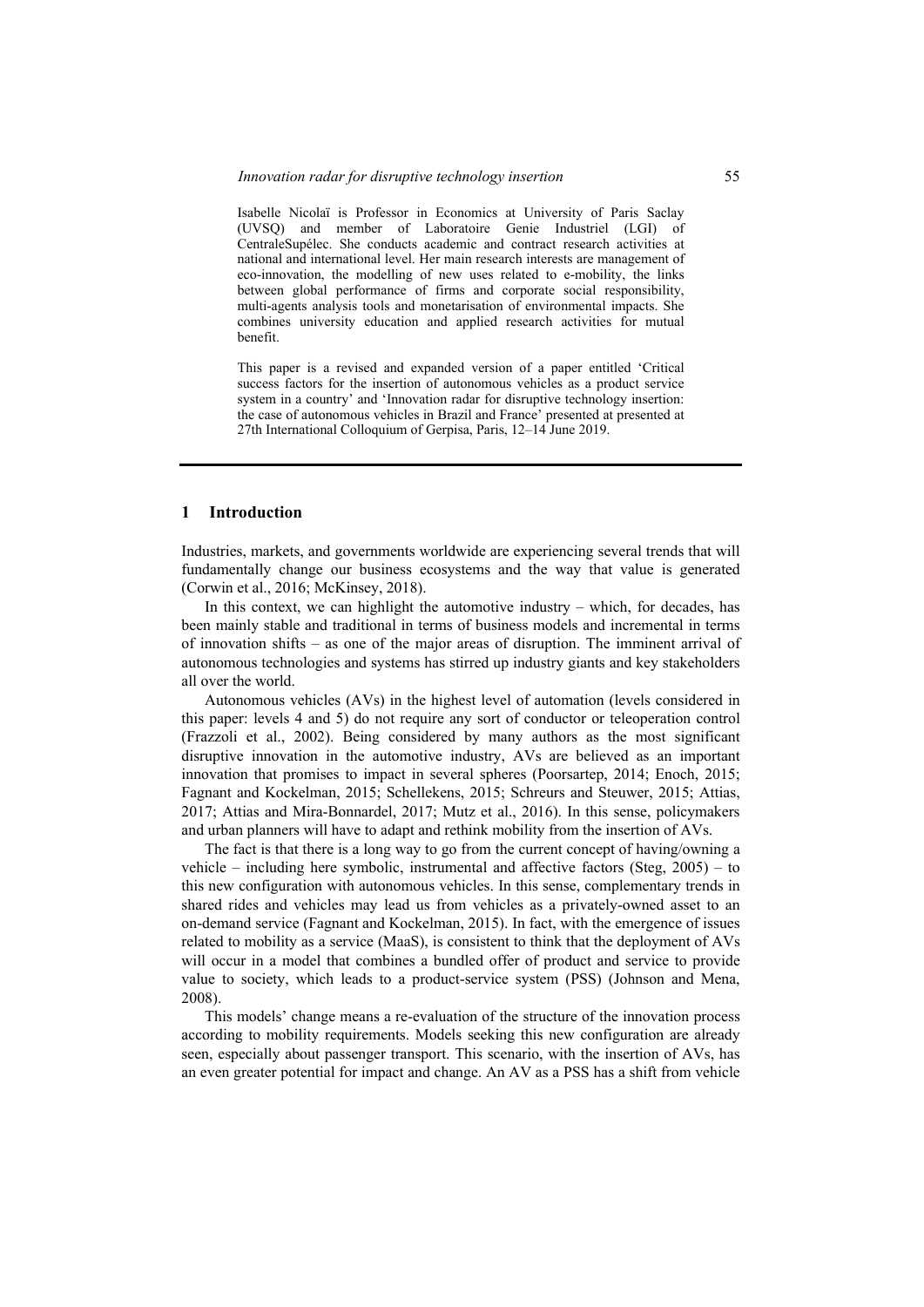ownership to a service focus, which demands a rethought of related dimensions (Antonialli et al., 2018).

In this sense, it is essential to consider that a disruptive innovation such as AVs, which are expected to have an impact on the economy, also requires a particular 'disruptive innovation policy'. The literature on disruptive innovation presents approaches related to the effects of this on management practices (Yu and Hang, 2011). However, policy implications need to be more discussed in terms of the design of innovation (Cavazza et al., 2019b; Selhofer et al., 2012). On the other hand, it would be possible to determine policies prepared to 'react' to disruptive trends (Selhofer et al., 2012).

When facing several changes that will occur from the insertion of AVs as PSS, especially regarding a macro scenario, it is essential to consider aspects according to specificities. The optimal AVs' future may differ depending on countries' patterns. However, there are basic standards that "will need to be put in place across countries and potentially entire continents" [Threlfall and ThoughtLab, (2019), p.7]. In this sense, to become a successful innovation, key aspects related to AVs as a PSS must be considered, such as business, social, political, and legal systems (Sawhney et al., 2006; Threlfall and ThoughtLab, 2019).

The changes will require an ecosystem framework that considers what is the need in terms of actors and actions (Kowalkowski, 2011). Thus the strategic response of economic and innovation policy should consist of creating favourable conditions for innovation in a given country aiming to strengthen the national innovative capacity. In other words, to make countries able to produce and commercialise a flow of innovative technology over the long term (Wu et al., 2017).

As pointed out by Wu et al. (2017, p.2), the "national innovative capacity depends in part on the overall technological sophistication of an economy and its labor force, but also an array of investments and policy choices by both the government and the private sector". In this sense, it is worth to comprehend national competencies that are important to promote disruptive innovations and include them in the policies programs.

Thus, considering these approaches as a framework for a holistic and systematic view of AVs as a PSS inserted in a country, some questions emerged as guidelines for this study, such as: which are the critical success factors in a country and how can these be used to implement AVs?

In this sense, this paper seeks to identify the critical success factors, to propose a theoretical model of the innovation radar for the insertion of autonomous vehicles as a product-service system in a country, and to map and discuss the radar in the context of Brazil and France. Fundamentally, it seeks to address the gap between the factors related to AVs' insertion, the differences between two national contexts, and the lack of specific knowledge about the governance of disruptive innovation in countries.

## **2 Theoretical background**

### *2.1 AVs as a PSS: a disruptive innovation*

Many issues still need to be addressed, such as the possible impacts of autonomous driving on mobility behaviours and human-machine interactions, as well as consumer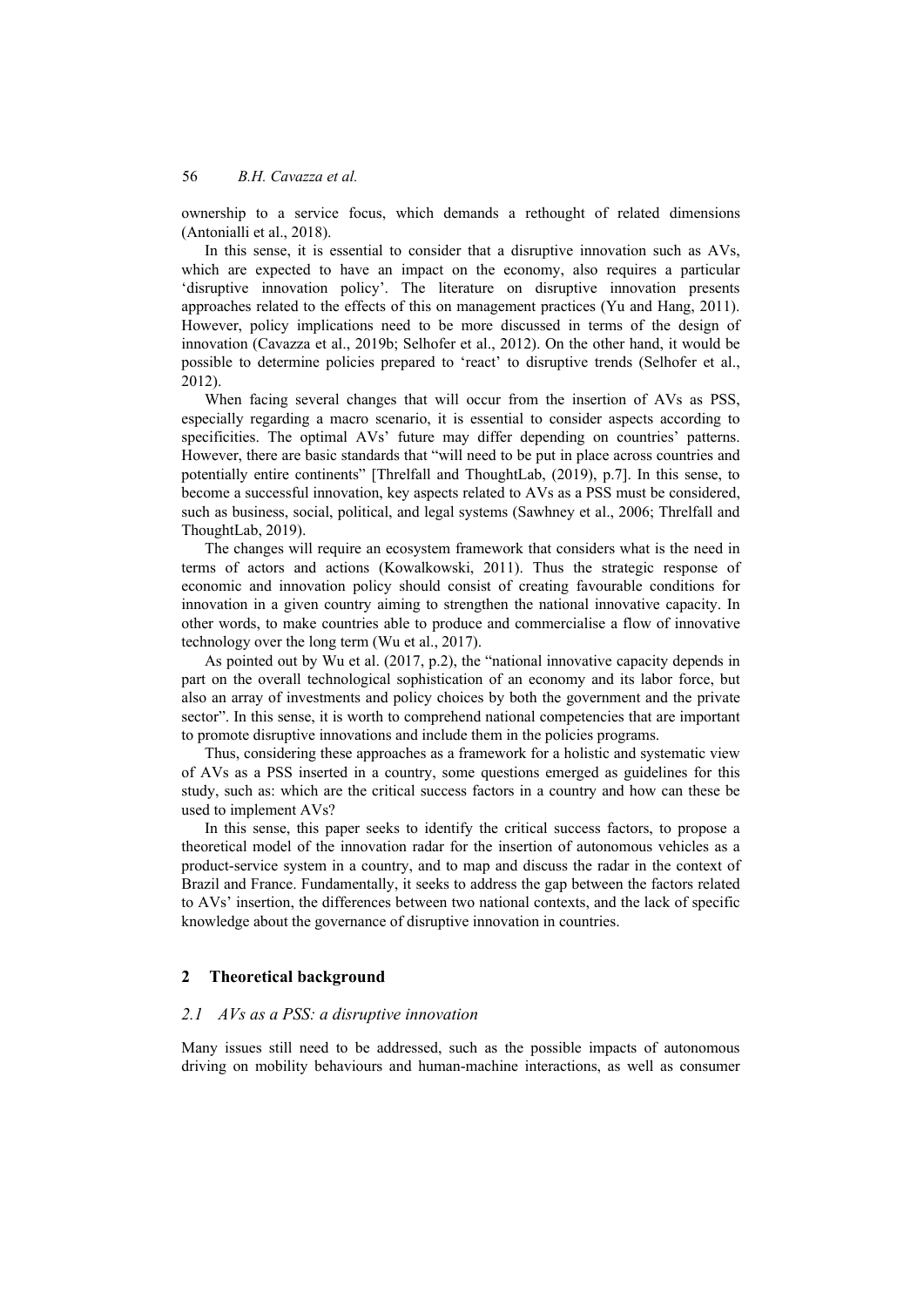acceptance, regulatory, and liability frameworks (Schellekens, 2015; Schreurs and Steuwer, 2015).

The traditional business model of selling cars as products is losing ground to alternative forms of commerce. As pointed out by Johnson and Mena (2008), manufacturers are combining products and services in order to provide higher value to the customer and to facilitate more extended and more profitable business relationships.

A PSS can be defined as consisting of tangible products and intangible services designed and combined to fulfil users' needs or of a given function (Tukker, 2004; Poulain, 2017). In other words, PSS may be defined as a solution offered for sale that involves both a product and a service element to deliver the required functionality and expected benefits (Manzini and Vezzoli, 2003; Wong, 2004).

Based on Tukker's (2004) PSS categorisation, Antonialli et al. (2018) argue that AVs are better fitted on the 'use oriented' category of Tukker's (2004) PSS model that is: the traditional product (AV) still plays a central role. However, the business model is not geared towards sales; in this sense, the product is not in the ownership of the service provider consumer. Instead, it stays in the ownership of a service provider (or even other ownership forms) and is made available to the service provider's consumers in different ways (typologies) (Antonialli et al., 2018).

Given the aforementioned, AV as PSS could arise as a promising business model (both in business and national contexts). Therefore, AVs as a PSS can be considered a disruptive innovation that promises to have a great impact on urban mobility. Thus, it is crucial for governments and policymakers worldwide to consider all the aspects of this innovation and its relation to governance and public policies.

In this sense, it is worth highlighting that, although the term disruptive technology is widely used, disruptive innovation seems more appropriate since few technologies are intrinsically disruptive. Instead, it is the business model that the technology enables that creates the disruptive impact (Christensen, 2001). That is, few technologies or business ideas are intrinsically sustaining or disruptive; their disruptive impact must be moulded into strategy as managers shape the idea into a plan and then implement it.

Also, it is crucial to consider that disruptive innovation can have a totally different meaning in services than in manufacturing. While in manufacturing the emphasis is in the product itself, in services, disruptive innovation is typically linked to new business models that have been made possible by innovative uses of technologies provided by other sectors, notably ICT, rather than conducting R&D. In this context, if we consider the bundle of characteristics of AVs as a PSS, the implications for innovation policy are therefore quite different.

When we start to analyse the disruptive innovation in a macro concept, considering its adoption and management in a country, it is necessary to consider some specificities. In fact, "Christensen's framework has been widely discussed in management literature, but not yet in terms of its implications for innovation policy design" [Selhofer et al., (2012), p.5]. It is important to consider that governments and policymakers need to explore whether and how innovation policy should pay specific attention to disruptive innovation developments in order to give policy responses properly to emerging innovation needs, trends, and phenomena (Selhofer et al., 2012).

AVs are being run on public roads, while only in a handful of locations such as Phoenix in the US State of Arizona and Singapore. Even though this innovation could take 10 or 30 years to effectively 'reach the market', the social and political implications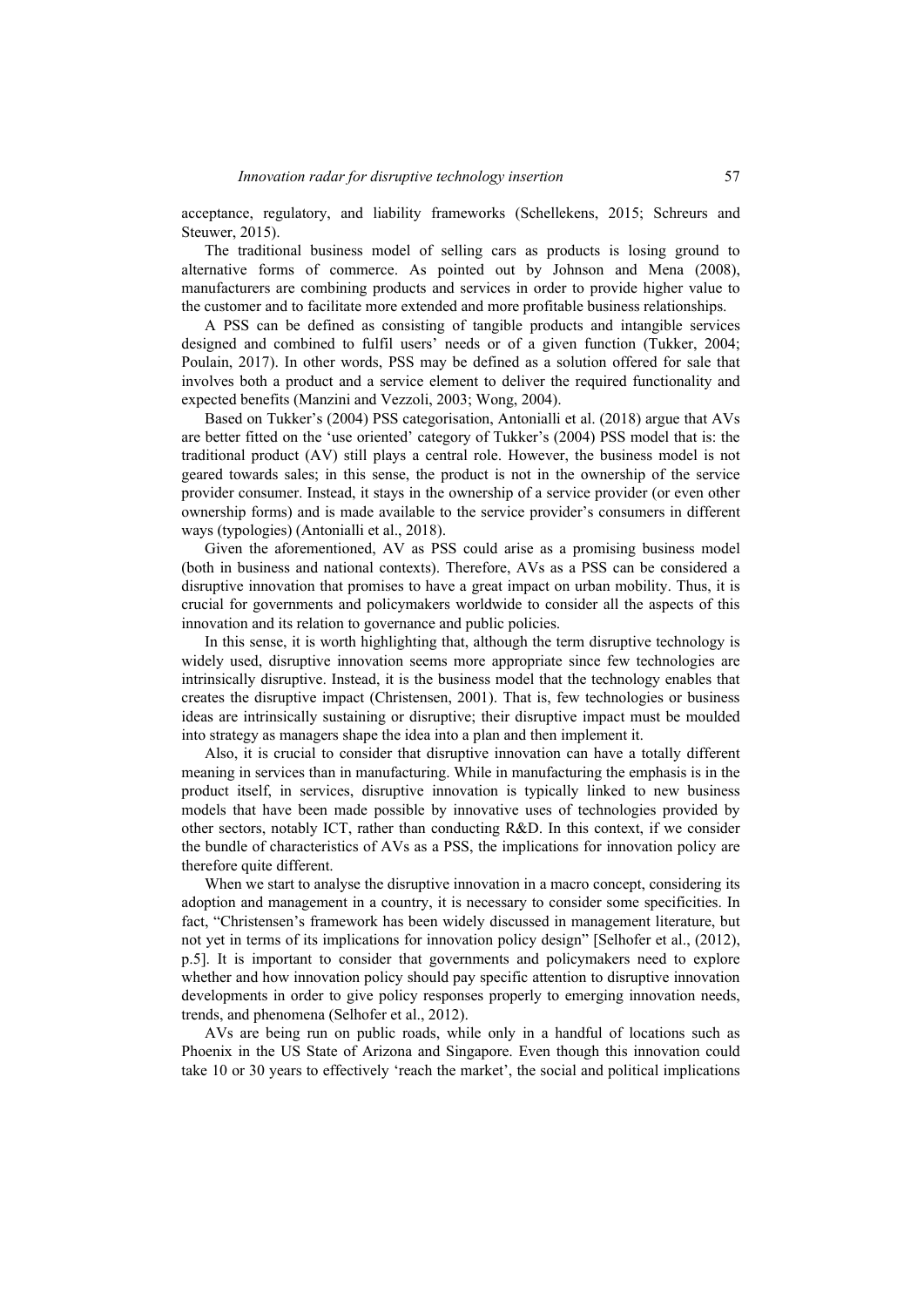"are so far-reaching that policymakers need to start planning now for our AV future" [Threlfall and ThoughtLab, (2019), p.6].

In this context, many public policymakers are already focusing their attention on autonomous transportation and on understanding its potential impact (BCG, 2016). It is worth mentioning that policymaking and policy implementation do not occur in a vacuum. "Rather, they take place in complex political and social settings, in which individuals and groups with unequal power interact within changing rules as they pursue conflicting interests" [World Bank, (2017), p.29].

Thus, a strategic response for the policy must address the cross-sectoral nature of disruptive innovations, as well as to manage some 'business case conflicts' considering that desired and expected externalities from accelerating disruptive innovation deployment do not coincide with the industry's business case as well as to anticipate unwanted side-effects of interventions and disruptive innovation in service sectors (Selhofer et al., 2012).

We defend that, if innovation policy decides to support the insertion of AVs, probably the best approach is, therefore, to encourage the move to 'mobility as a service' that leads to the concept of AVs as a PSS. This could have positive side-effects such as reducing emissions and freeing up parking space in cities.

Due to the complexity and relevance of the theme, some studies have been carried out to develop tools and methods to assess the openness and readiness of countries for autonomous vehicles (Threlfall and ThoughtLab, 2019), as well as to map and analyse the critical success factors for insertion of AVs into different national contexts (Cavazza et al., 2019b; WEF, 2019). The following topic presents the theoretical framework used in this study to identify and measure CSFs for the insertion of AVs in a country.

## *2.2 Critical success factors and innovation radar*

There are several definitions and concepts for the term critical success factors (CSFs) in the literature. Initially, Rockart (1979, p.9) states that CSFs are the:

"Limited number of areas in which results, if satisfactory, will ensure successful competitive performance for the organization. They are the few key areas where 'things must go right' for the business to flourish. If results in these areas are not adequate, the organization's efforts for the period will be less than desired."

For Brotherton and Shaw (1996), CSFs can be understood as the essential aspects that must be achieved by an organisation or areas that produce the greatest competitiveness. They are not goals, but actions or processes that can be controlled and affected by management to achieve organisational objectives. Also, Grunert and Ellegaard (1992) point out that these skills or resources explain most of the observable differences in perceived value and relative costs.

The identification of CSFs can be effective for:

- 1 determining where management attention should be directed
- 2 developing success measures
- 3 identifying the key information as well as the main characteristics of an organisation and thus limiting gathering unnecessary data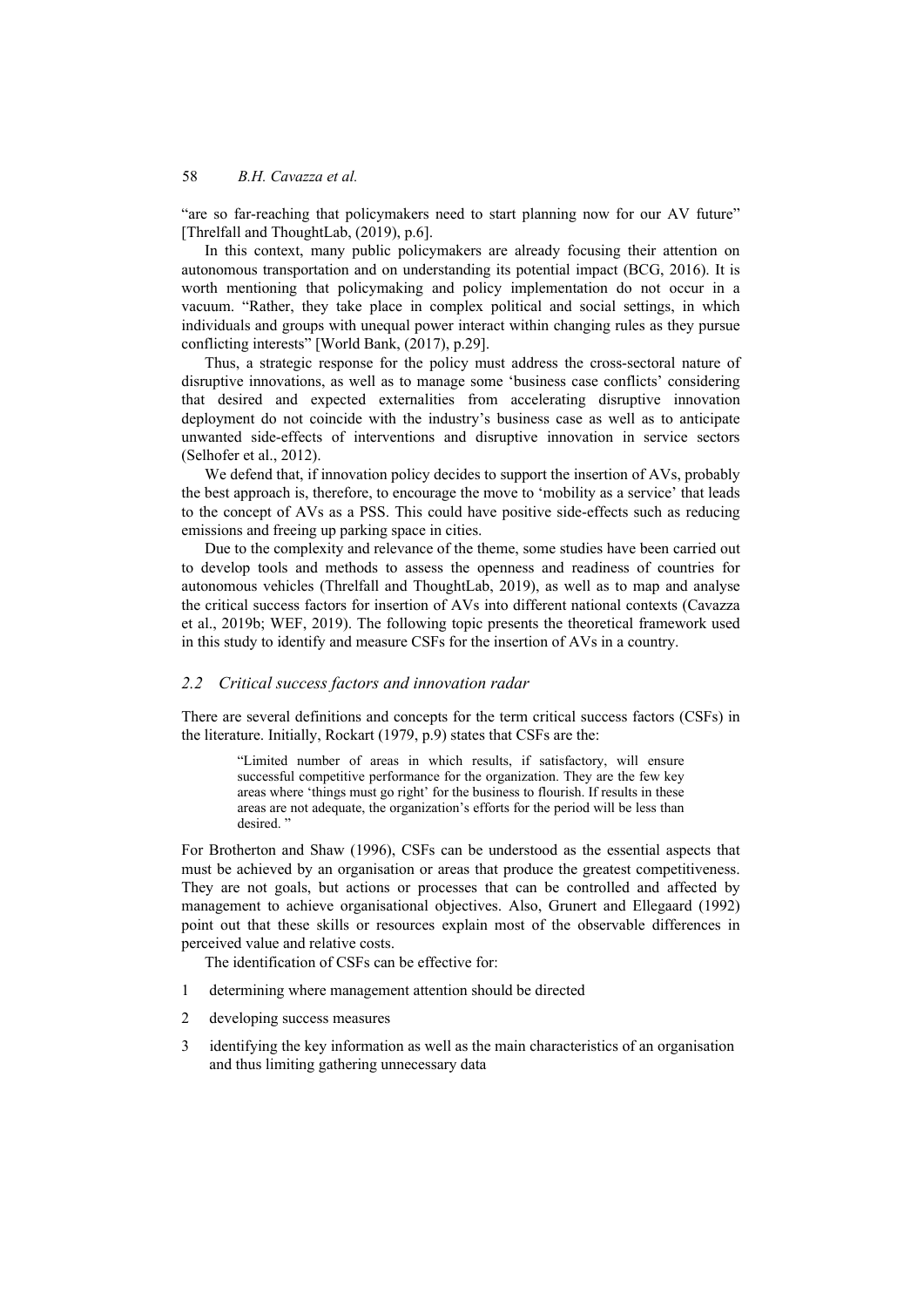4 assisting the definition of knowledge and technologies essential for the survival and competitive advantage of the analysed object (Rockart, 1979; Colauto et al., 2004; Nascimento, 2015).

Thinking about methods and measures for important aspects of an organisation or country, a valuable tool to have disruptive products or services creating and delivering value is the Innovation Radar proposed by Sawhney et al. (2006). According to the authors, "successful business innovation requires careful consideration of all aspects of a business" and thus "when innovating, a company must consider all dimensions of its business system" [Sawhney et al., (2006), p.36].

In this sense, there are three basic premises or characterisations related to business innovations:

- a business innovation is about the creation of new value (for customers and consequently for the firm), not new things
- b business innovation can occur in any dimension of a business system
- c business innovation is systemic and requires careful consideration of all aspects of a business (Sawhney et al., 2006).

**Figure 1** Innovation radar



*Source:* Adapted from Sawhney et al. (2006)

Starting from these three basic statements, the framework radar of innovation was proposed (Figure 1). It highlights 12 key dimensions for business innovation and explores the relation among them. The framework presents four key dimensions that work as a business anchor:

- 1 the offerings a company creates
- 2 the customers it serves
- 3 the processes it employs
- 4 the points of presence it uses to take its offerings to market.

Between these four anchors, they embed eight other dimensions of the business system that can serve as avenues of pursuit (Sawhney et al., 2006; Sawhney and Chen, 2010).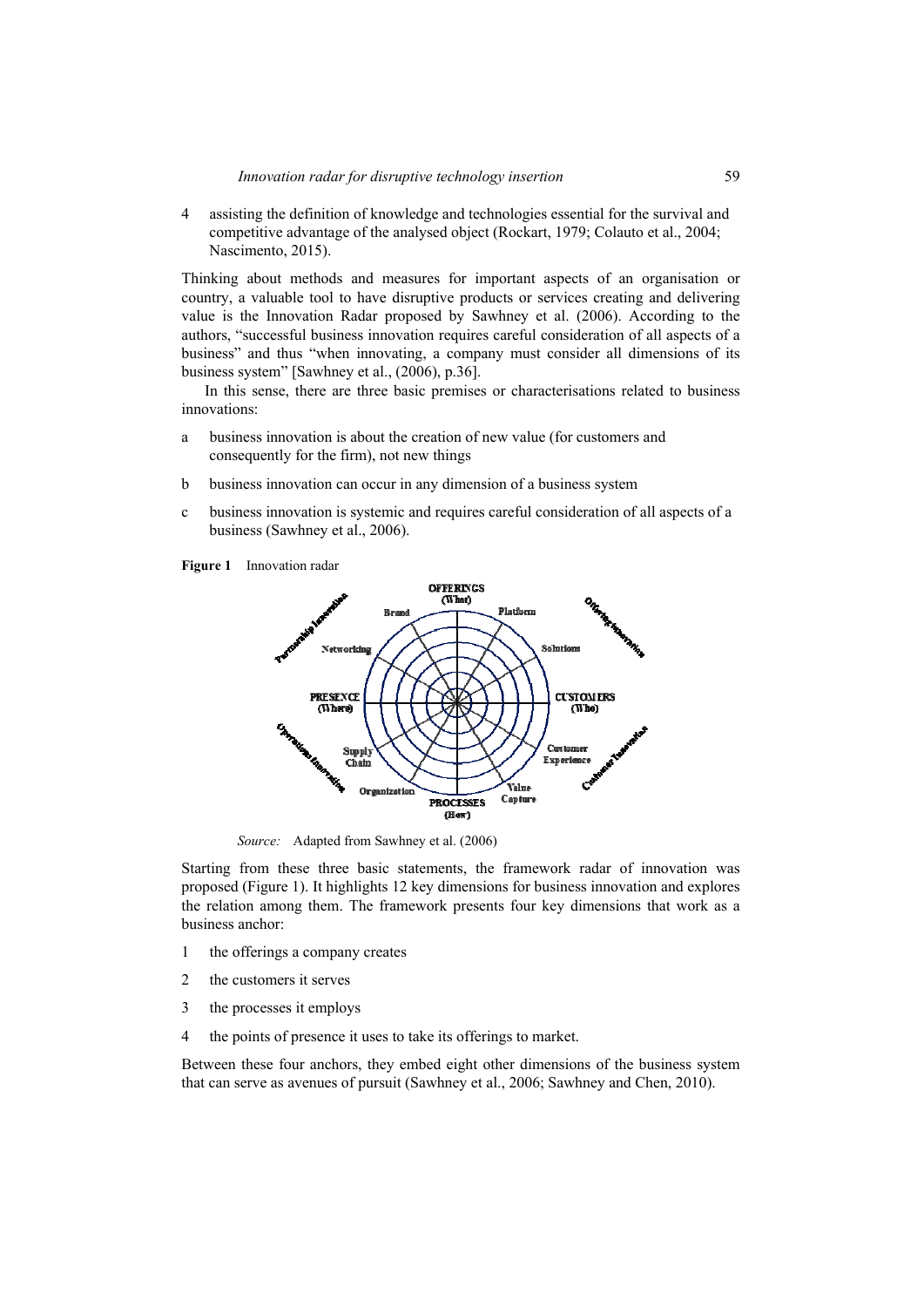The innovation radar presents itself as a significant tool for discussing and structuring a field based on trends in a targeted way (Golovatchev et al., 2008). However, while working on a holistic picture, Sawhney et al.'s (2006) proposal addresses broader issues in an organisational context, not dealing with aspects of heterogeneity in sectors, contexts, and objectives.

Thus, taking innovation as an indisputably relevant factor in the present era for all contexts, it is crucial to consider it beyond the local level, expanding the focus to regional as well as national aspects, as focused in the context of the European Union by De Prato et al. (2015). Thus, an innovation radar, as a way of guiding innovation, demands adaptations (Oliveira et al., 2014). From an adaptation from Mansell and Wehn (1998), this study will focus on the national context for the development of an Innovation Radar.

## **3 Methodology**

Aiming to identify the critical success factors, proposing a theoretical model of the innovation radar for the insertion of autonomous vehicles as a product-service system in a country, and testing a theoretical model of the innovation radar for autonomous vehicles as a PSS, the adopted research design was characterised as empirical, quantitative-qualitative of exploratory-descriptive nature. Figure 2 details the research design adopted.





*Source:* Elaborated by the authors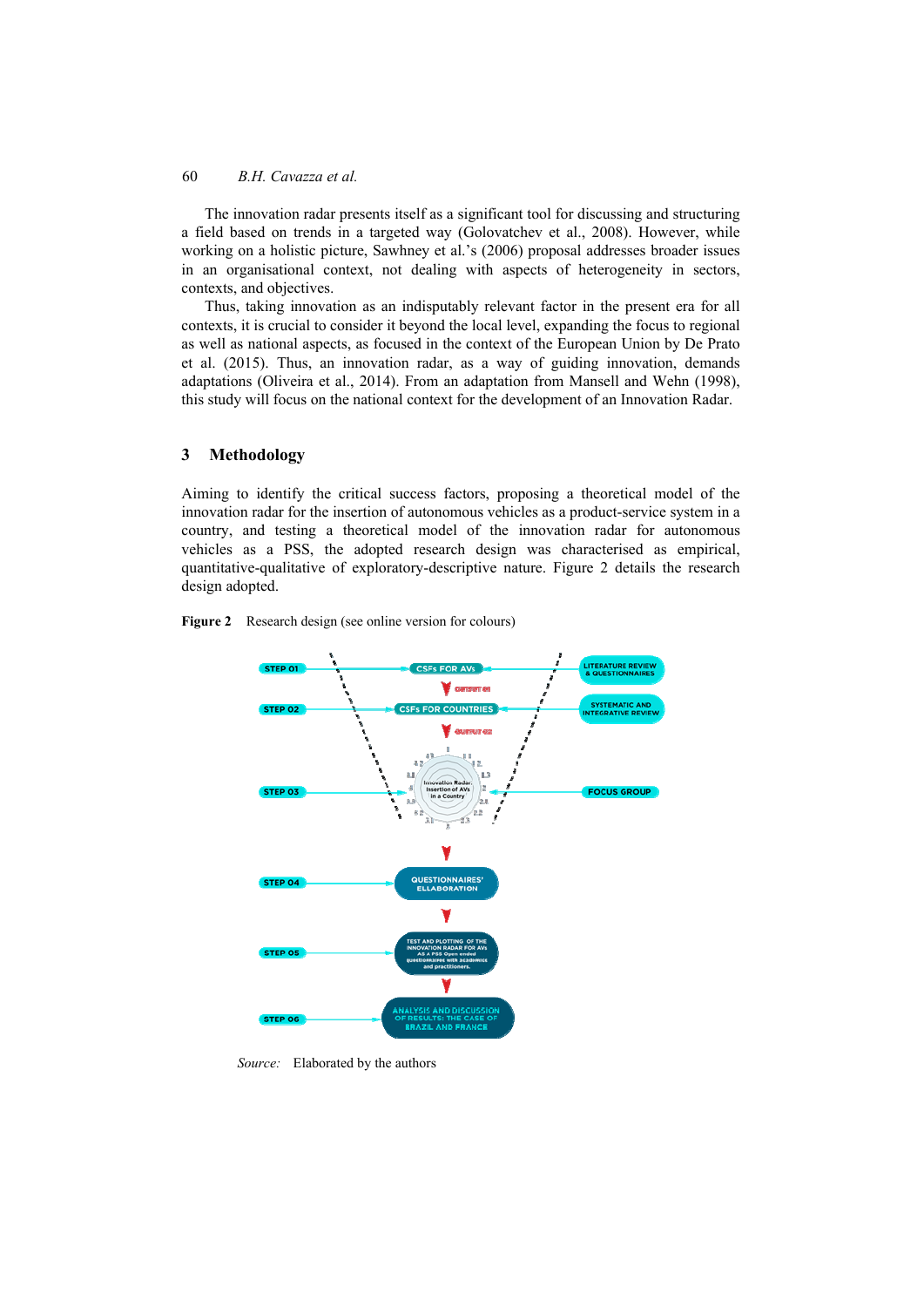On Step 01, the data collection was firstly performed via secondary data, using academic literature and grey literature such as technical reports, news, magazines, documentaries (Cavazza et al., 2019a; Threlfall and ThoughtLab, 2019). Through this literature review, it was possible to define key dimensions and to list a series of general CSFs that could fit in the AVs' scope. This data served as pre-defined categories of analysis to be used on the next step. Thus, we were able to select 18 factors that were organised in a questionnaire, containing their labels and a guideline so that the respondents could rank them in order of importance from 0 (lowest importance) to 5 (highest importance).

As the methodological intent of step 01 was to map and realise a general verification about CSFs closely related to the insertion of AVs as PSS in a country, it is worth to highlight that, based on the SAE levels of automation (SAE, 2016), for the questionnaires were considered the levels 4 and 5 (any kind of human intervention required during the operation).

The questionnaires were submitted to pre-tests with professors and doctoral students from the Federal University of Lavras – Brazil before conducting the primary data collection. After this, they were applied to experts in urban mobility at the 26th International Colloquium of Gerpisa from 11 June to 14 June 2018. Were obtained 37 responses, being these from eight different countries: USA (1), Norway (1), Germany (1), England (1), Colombia (1), Mexico (2), France (7) and Brazil (23).

Next, all the questionnaires were tabulated in order to comprehend which CSFs are more and less critical in terms of AVs as PSS. These outputs were transformed into extra input to generate a matrix for data analysis and categorisation.

On Step 02, a systematic integrative review was developed to cover all the possible CFSs (at a macro level) for countries found in the literature. The articles for the integrative were searched on Web of Science (WoS) and Science Direct (SD) databases in a single search, looking for articles published since the very first year available in the databases – 1945 to 2018. For the search, the Boolean operator 'AND' was used. The following terms were selected in the title, abstract, and keywords of the articles: *critical\_success\_factor*\* and *country*.

The first stage of this search resulted in 352 articles (133 from WoS and 219 from SD). These were collected based on the filters: language (English), document type (articles, proceedings papers, and review), categories (management, business, economics, econometrics, planning development, public administration, transportation, urban studies, transport science technology, environmental studies, environmental sciences, multidisciplinary sciences, social sciences interdisciplinary, and political science). As a result, 154 articles were selected, and, of these, 30 duplicate and unavailable articles were excluded.

With a sample of 124 articles, a scope analysis to verify the CSFs listed in each one was performed. The goal was to select articles with CSFs related to the context of countries rather than firms. Through this, as the final sample, 36 articles were selected, and these were organised in a content matrix to be analysed in terms of title, journal, type of publication, author, year, country, CFSs, CSFs' categories, and general observation.

Step 03, another round of information acquisition, was performed in order to validate the outputs of the previous analysis and to cross-check them with the ones identified through the questionnaires. Using this set of information, we were able to conduct a focus group with professors and doctoral students from the Terrestrial Mobility Laboratory from the Federal University of Lavras – Brazil. It was composed of six participants from several areas of knowledge, such as business, production engineering, mechanical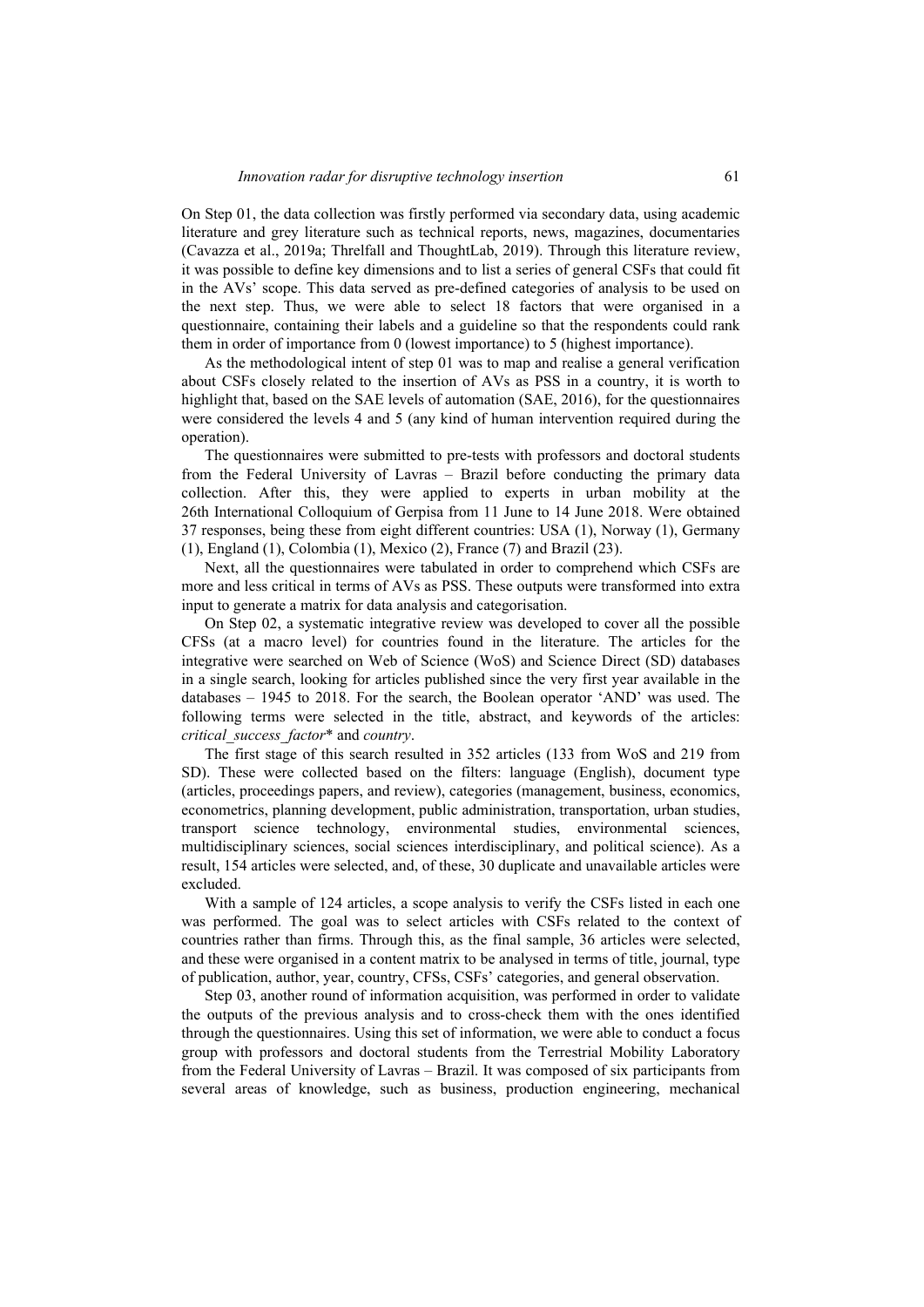engineering, and, systems engineering and computing. With the focus group, it was expected to validate the categories previously established according to the questionnaires and the integrative review. As a result, from the focus group, we were able to design a theoretical framework for the innovation radar in the context of AVs as PSS.

Next, on Step 04, after the gathering of secondary data, we were able to formulate the open-ended questionnaires. This instrument was submitted to pre-tests with five specialists related to the four key dimensions of the framework. Aiming to test and plot the framework of the innovation radar, on Step 05, open-ended questionnaires were sent via GoogleDocs within the Automotive Industry and Urban Mobility fields in Brazil and France. We were able to reach 20 specialists from Brazil and nine from France.

On the questionnaire, the respondent had a brief explanation for each of the 12 factors presented. Next, it was introduced two conceptual phrases that described the ideal situation for this factor in a country. Thus, considering that Critical Success Factors are determinant for the insertion of a product/service in the market, the respondent was invited to choose if they disagree (1) or agree (5) with the statements specified in the following tables according to the following scale:

- 1 strongly disagree (SD)
- 2 disagree (D)
- 3 neither agree nor disagree (ND/D)
- 4 agree (A)
- 5 strongly agree (SA)

On Step 06, all questionnaires were tabulated and quantitatively organised, therefore, generating a descriptive qualitative analysis as well as the final plotting of the Innovation Radar. The index of each factor was calculated through the average of all respondents in the country. After analysing each dimension's results, we were able to discuss the relevance of the critical success factors for AVs as a PSS, emphasising their main characteristics in both countries.

## **4 Results and discussion**

## *4.1 The innovation radar for the insertion of AVs as PSS*

From secondary data obtained through a literature review, four key dimensions were defined that will assist as analysis categories and guidelines:

- 1 infrastructure and patterns
- 2 social and political environment
- 3 consumer and market
- 4 technology and innovation.

From the questionnaire, the CSFs were filtered as a way to organise and reach a final list that was strictly aligned with the scope of the AVs: was obtained four dimensions and 12 CSFs.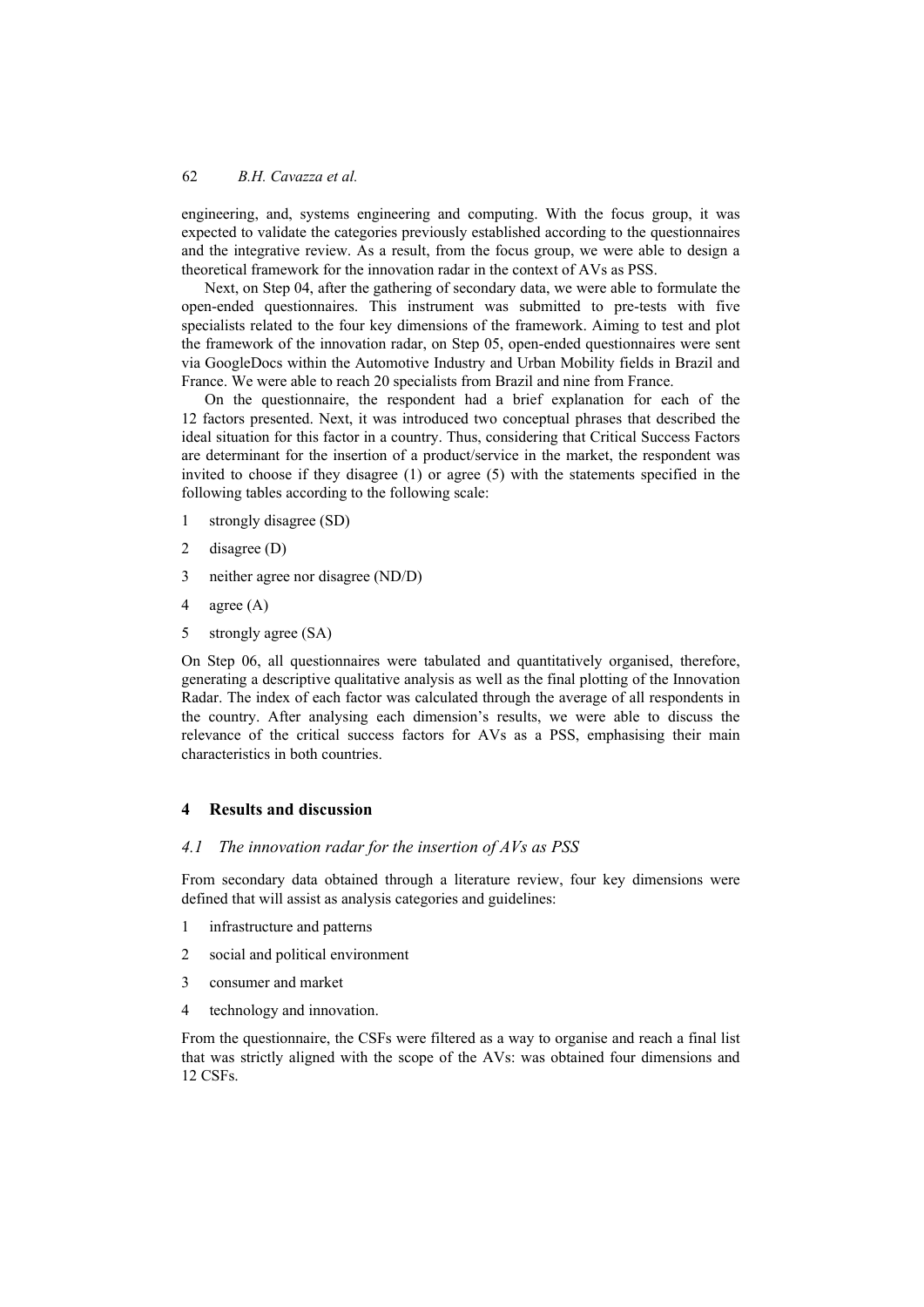In order to refine and to align the CSFs with the national context, a systematic and integrative review was carried out. From the analysis of the 36 selected articles, all the indicators originated from the search<sup>1</sup> that could be related to our scope were identified and distributed into the key dimensions and their corresponding CSFs.

The focus group resulted in the definition of the CSFs presented in the innovation radar for the insertion of AVs as PSS in a country. The framework is represented in Figure 3.





The framework radar AVs-PSS presents the four key dimensions working like anchors:

- 1 Technology and innovation
- 2 social and political environment
- 3 consumer and market
- 4 infrastructure and patterns.

Between these four anchors were embedded 12 factors of the innovation system that can serve as avenues of pursuit. The radar's dimensions, as well as a brief concept explanation about its concepts and factors, are presented in Table 1.

These parameters enable the identification of the CSFs for the insertion of AVs in a country. From this conception, this study proposes that the CSFs be measured and plotted in an innovation radar considering the AVs as PSS. This effort will be developed in the next session.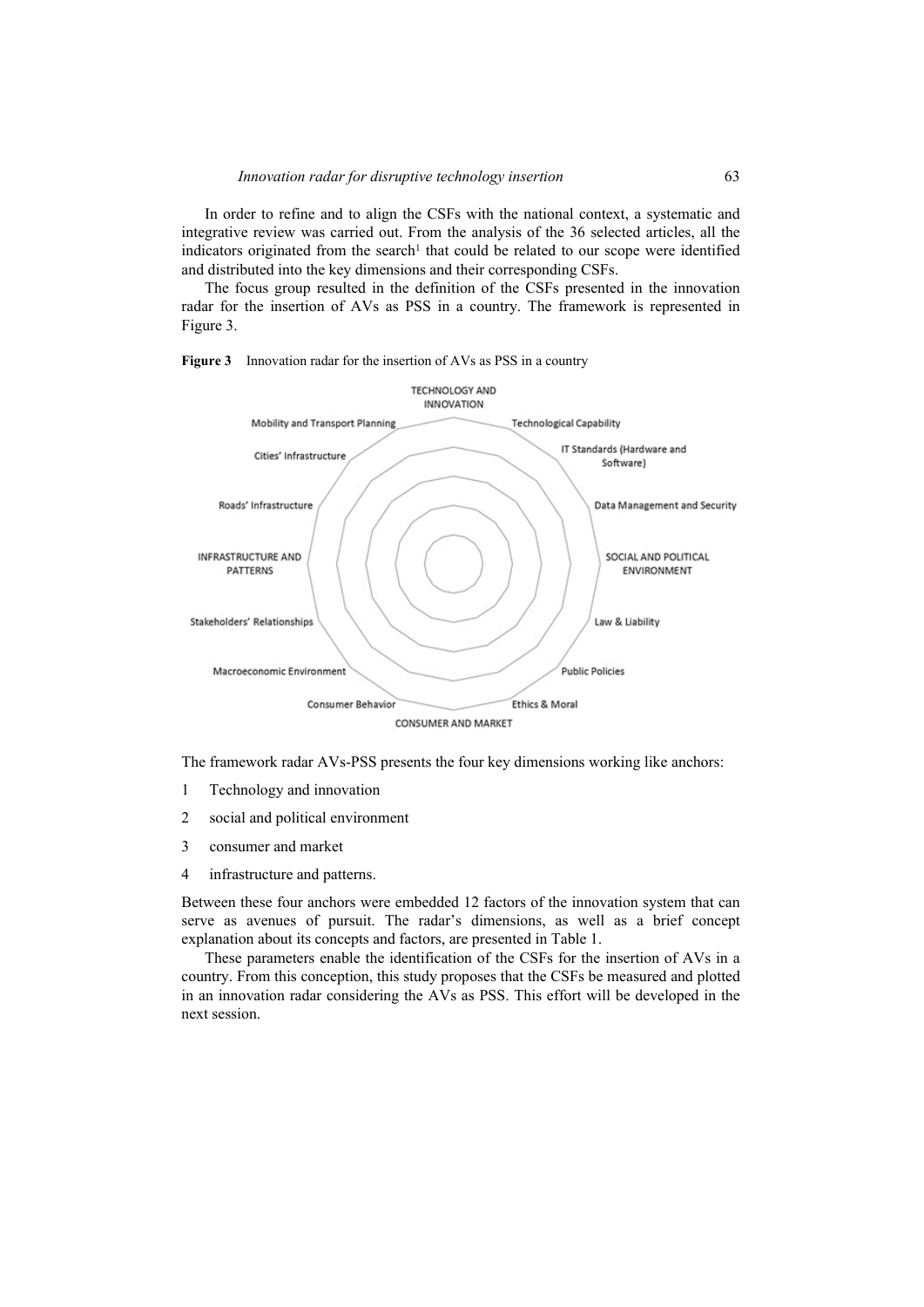| <b>GUIDELINES</b>     | leadership, technology innovation and Information and<br>technology transfer, Information and Technology<br>It is referred to knowledge and competences to<br>communication technology (ICT)/information<br>technology system (ITS) technologies                                                                                                                                                                                                                                                                                                                                    | Considering that in the related hardware and software<br>need to be written and read frequently with accuracy.<br>system that configure AVs as PSS, are resources that | exchange. Especially in terms of confidentiality, integrity<br>quality and standard as main aspects to data sharing and<br>Data management and security have to be based on<br>availability, and authenticity.                                                                                                                                                                                                     | Harmonised regulations are essential for the functioning<br>fundamental source of security in the new context<br>of AVs as PSS. Basically, legal framework is a<br>promoted by the PSS. | The government has a fundamental role in regulating and<br>well as to improve the competitiveness of the country.<br>strategic assets that ensure investors' attractiveness as<br>standardising the structure needed for AVs' insertion.<br>Governments should treat public policies as crucial | on shared norms and beliefs which are variable according<br>Culture is a background related to a value system based<br>to the context |
|-----------------------|-------------------------------------------------------------------------------------------------------------------------------------------------------------------------------------------------------------------------------------------------------------------------------------------------------------------------------------------------------------------------------------------------------------------------------------------------------------------------------------------------------------------------------------------------------------------------------------|------------------------------------------------------------------------------------------------------------------------------------------------------------------------|--------------------------------------------------------------------------------------------------------------------------------------------------------------------------------------------------------------------------------------------------------------------------------------------------------------------------------------------------------------------------------------------------------------------|-----------------------------------------------------------------------------------------------------------------------------------------------------------------------------------------|-------------------------------------------------------------------------------------------------------------------------------------------------------------------------------------------------------------------------------------------------------------------------------------------------|---------------------------------------------------------------------------------------------------------------------------------------|
| <b>DIMENSIONS</b>     | TECHNOLOGICAL<br>CAPABILITY (TC)                                                                                                                                                                                                                                                                                                                                                                                                                                                                                                                                                    | IT STANDARDS - HARDWARE<br>AND SOFTWARE (IT-S)                                                                                                                         | DATA MANAGEMENT AND<br><b>SECURITY (DM &amp;S)</b>                                                                                                                                                                                                                                                                                                                                                                 | LAW AND LIABILITY (L&L)                                                                                                                                                                 | PUBLIC POLICES (PP)                                                                                                                                                                                                                                                                             | ETHICS AND MORAL (E&M)                                                                                                                |
| <b>GUIDELINES</b>     | requirements, it is fundamental to pay attention to<br>knowledge and competences and policies and<br>data management and security are very important,<br>patterns of hardware (equipment) and software in<br>In a knowledge-based economy, technology is an<br>scandalisation and to benefit the society. Finally,<br>order to achieve specific knowledge domain and<br>availability, and authenticity of the information.<br>important resource to create innovation. In this<br>especially in terms of confidentiality, integrity,<br>sense, considering technological assets and |                                                                                                                                                                        | essential to manage questions related to the social<br>and political context. Political support, social<br>legal and political conditions of a country as well<br>support and governance are needed to determine<br>The presence of different stakeholders increases<br>as political-economic initiatives (financial and<br>the complexity of a system. In this sense, it is<br>hancial <sup>?</sup> ).<br>non-fii |                                                                                                                                                                                         |                                                                                                                                                                                                                                                                                                 |                                                                                                                                       |
| <b>KEY DIMENSIONS</b> | AND INNOVATION<br><b>TECHNOLOGY</b><br>$\left( 7\&1\right)$                                                                                                                                                                                                                                                                                                                                                                                                                                                                                                                         |                                                                                                                                                                        |                                                                                                                                                                                                                                                                                                                                                                                                                    | ENVIRONMENT<br>SOCIAL AND<br>POLITICAL<br>$(S\&P)$                                                                                                                                      |                                                                                                                                                                                                                                                                                                 |                                                                                                                                       |

**Table 1** Dimensions of the innovation radar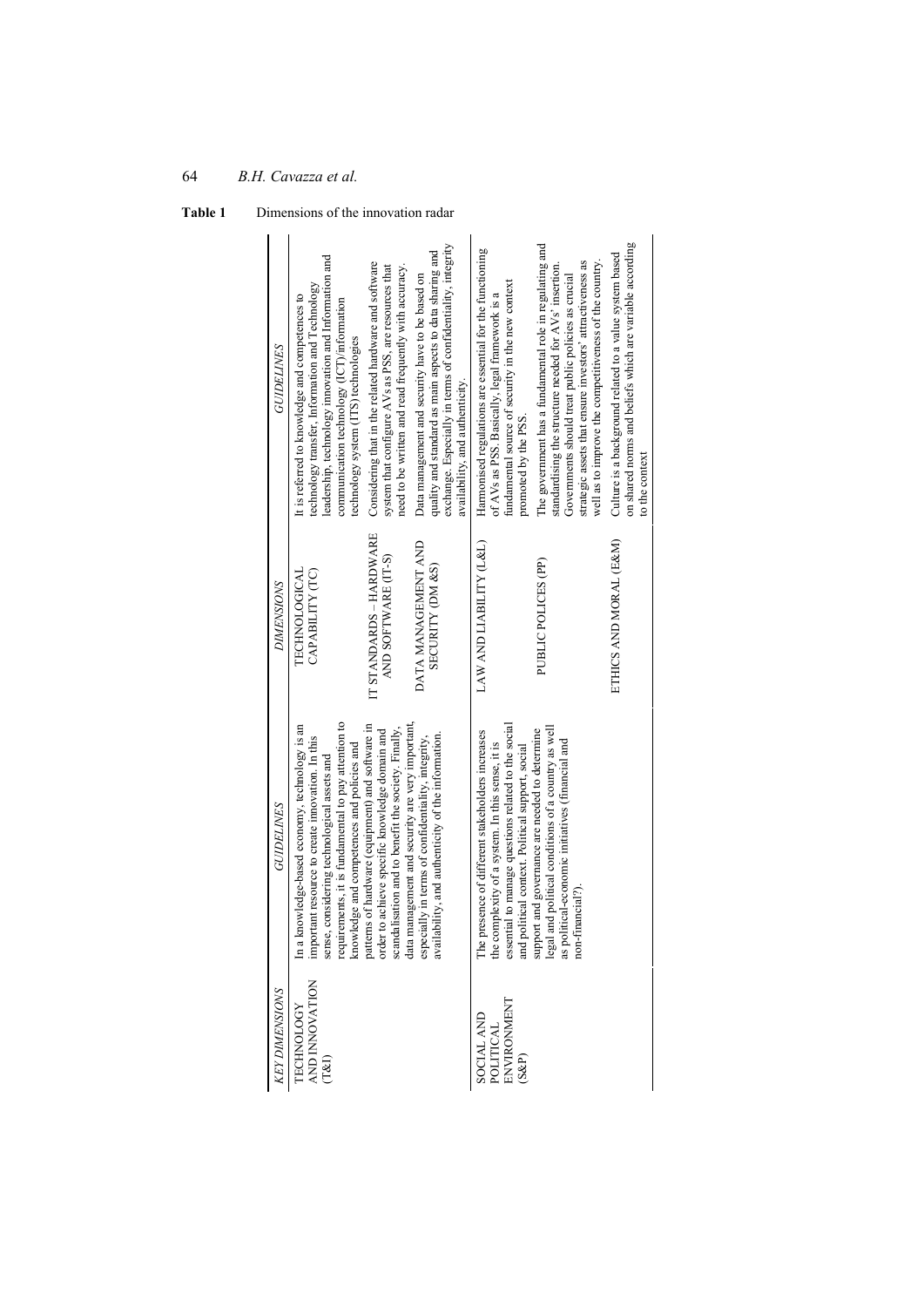| GUIDELINES            | Related to the consumers' openness (willingness to ride a<br>car without a driver and/or share a car with other people,<br>mindset shift and trust).                                                                                                                                                                                                                                                                                                                                                             | existence of economic policies and a favourable legal<br>framework as a way to designate an appropriate risk<br>allocation providing sources of benefits for multiple<br>A stable macroeconomic condition is related to the<br>objectives. | specially the public sector; private sector, society, and<br>different partnerships among them. We highlight here<br>involvement because the extent of projects demands<br>In a national context there is broader stakeholders'<br>academy. | path management and planning based on actions built<br>An intelligent environment is characterised by places<br>with intensive use of technology and communication<br>processing and analysis of a large amount of<br>by algorithms applied to the context<br>internet of things (IoT)<br>information (big data).<br>through three main areas:<br>$\mathcal{L}$                                                                                                                                                                                                     | transport and mobility based on a dynamic and integrated<br>For the success of mobility projects, it is essential to plan<br>view. |
|-----------------------|------------------------------------------------------------------------------------------------------------------------------------------------------------------------------------------------------------------------------------------------------------------------------------------------------------------------------------------------------------------------------------------------------------------------------------------------------------------------------------------------------------------|--------------------------------------------------------------------------------------------------------------------------------------------------------------------------------------------------------------------------------------------|---------------------------------------------------------------------------------------------------------------------------------------------------------------------------------------------------------------------------------------------|---------------------------------------------------------------------------------------------------------------------------------------------------------------------------------------------------------------------------------------------------------------------------------------------------------------------------------------------------------------------------------------------------------------------------------------------------------------------------------------------------------------------------------------------------------------------|------------------------------------------------------------------------------------------------------------------------------------|
| DIMENSIONS            | CONSUMER BEHAVIOUR (CB)                                                                                                                                                                                                                                                                                                                                                                                                                                                                                          | MACROECONOMIC MARKET<br>$\mathbb{R}$                                                                                                                                                                                                       | RELATIONSHIPS (SR)<br>STAKEHOLDERS'                                                                                                                                                                                                         | ROADS' INFRASTRUCTURE<br>CITIES' INFRASTRUCTURE<br>$\widehat{\Xi}$<br>(RI)                                                                                                                                                                                                                                                                                                                                                                                                                                                                                          | MOBILITY AND TRANSPORT<br>PLANNING (M&TP)                                                                                          |
| GUIDELINES            | promote and improve consumers' behaviour that<br>need to be managed, macroeconomic objectives<br>must be aligned in order to develop a viable and<br>Market is an aspect that is embedded by several<br>background must be considered in strategies to<br>ies. Here, the main idea is: stakeholders<br>factors because it is related to many different<br>stakeholders, which have different goals and<br>ts from the insertion of AVs as PSS.<br>attractive environment, and the cultural<br>activiti<br>benefi |                                                                                                                                                                                                                                            |                                                                                                                                                                                                                                             | systems and services. In this sense, considering<br>that changes and adaptations in different aspects of<br>infrastructure will be necessary for the operation<br>of AVs, countries must pay attention to physical<br>transportation models, users' devices and other<br>AV as a PSS will connect with its surrounding<br>and technological patterns to supply these new<br>dimension's critical success factors is that is<br>ecosystem and infrastructure, that is, other<br>demands. The core premise related to this<br>necessary to develop a systems' network |                                                                                                                                    |
| <b>KEY DIMENSIONS</b> | <b>CONSUMER AND</b><br>MARKET (C&M)                                                                                                                                                                                                                                                                                                                                                                                                                                                                              |                                                                                                                                                                                                                                            | INFRASTRUCTURE<br>AND PATTERNS<br>$(1\&P)$                                                                                                                                                                                                  |                                                                                                                                                                                                                                                                                                                                                                                                                                                                                                                                                                     |                                                                                                                                    |

**Table 1** Dimensions of the innovation radar (continued)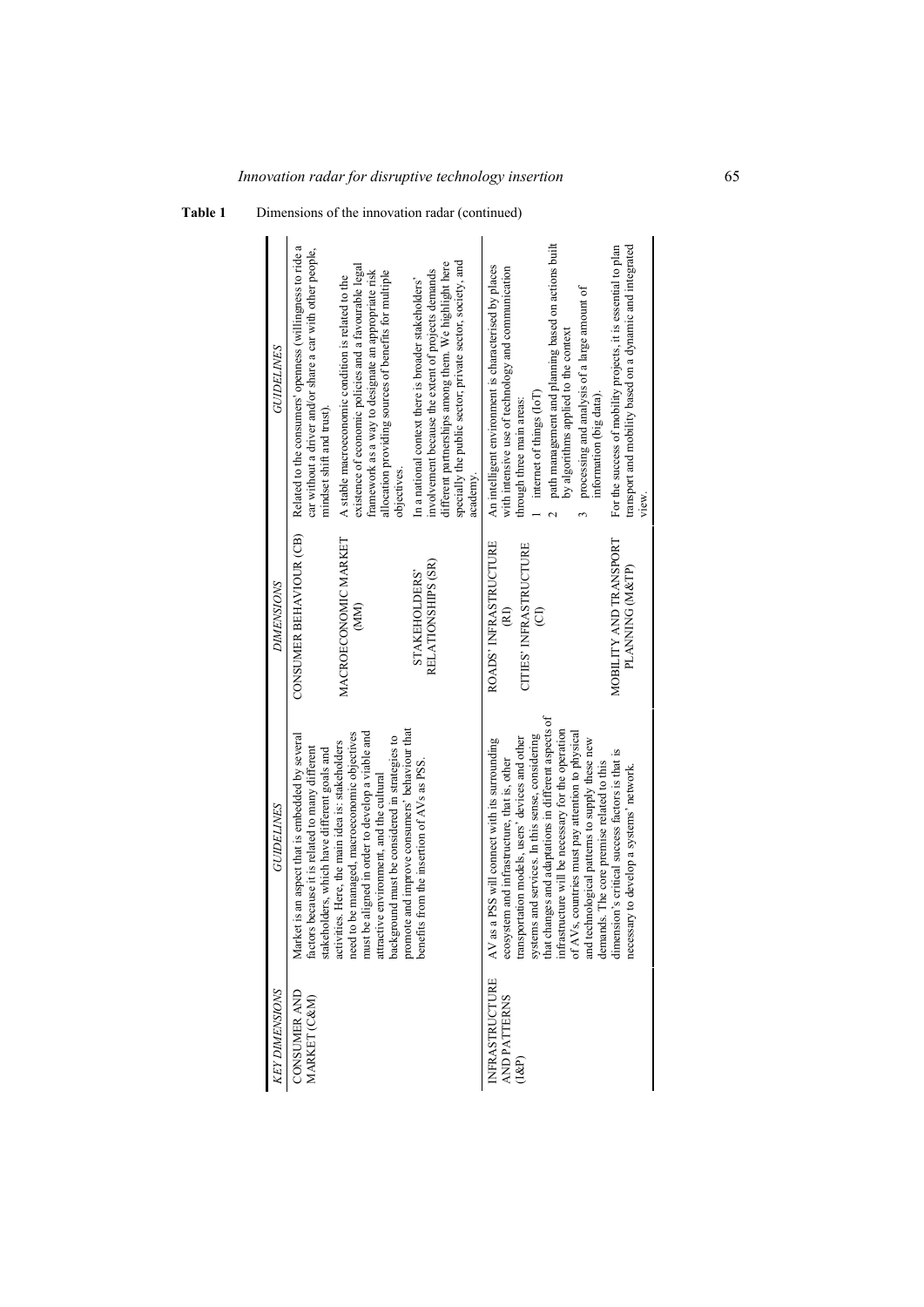### 66 *B.H. Cavazza et al.*

*4.2 Innovation radar for the insertion of AVs as PSS: the case of Brazil and France* 

This topic displays the plotting of the Innovation radar for Brazil and France, and discusses the main aspects and differences between the outputs as well and its context relation. Table 2 and Figure 4 present the results of the data collection.

| Dimensions                           | France | Brazil |
|--------------------------------------|--------|--------|
| Technology and innovation            | 4,13   | 3,33   |
| Technological capability             | 4,43   | 3,33   |
| IT standards (hardware and software) | 4,05   | 2,90   |
| Data management and security         | 3,93   | 3,78   |
| Social and political environment     | 3,23   | 2,34   |
| Law and liability                    | 2,90   | 1,93   |
| Public policies                      | 3,38   | 2,25   |
| Ethics and moral                     | 3,43   | 2,85   |
| Consumer and market                  | 3,38   | 2,95   |
| Consumer behaviour                   | 2,90   | 2,70   |
| Macroeconomic market                 | 3,45   | 3,18   |
| Stakeholders' relationships          | 3,78   | 2,98   |
| Infrastructure and patterns          | 2,93   | 1,79   |
| Roads' infrastructure                | 2,70   | 1,48   |
| Cities' infrastructure               | 2,85   | 1,95   |
| Mobility and transport planning      | 3,25   | 1,95   |

Table 2 Key dimensions and CSFs index

*Source:* Elaborated by the authors

**Figure 4** Innovation radar Brazil x France (see online version for colours)



*Source:* Elaborated by the authors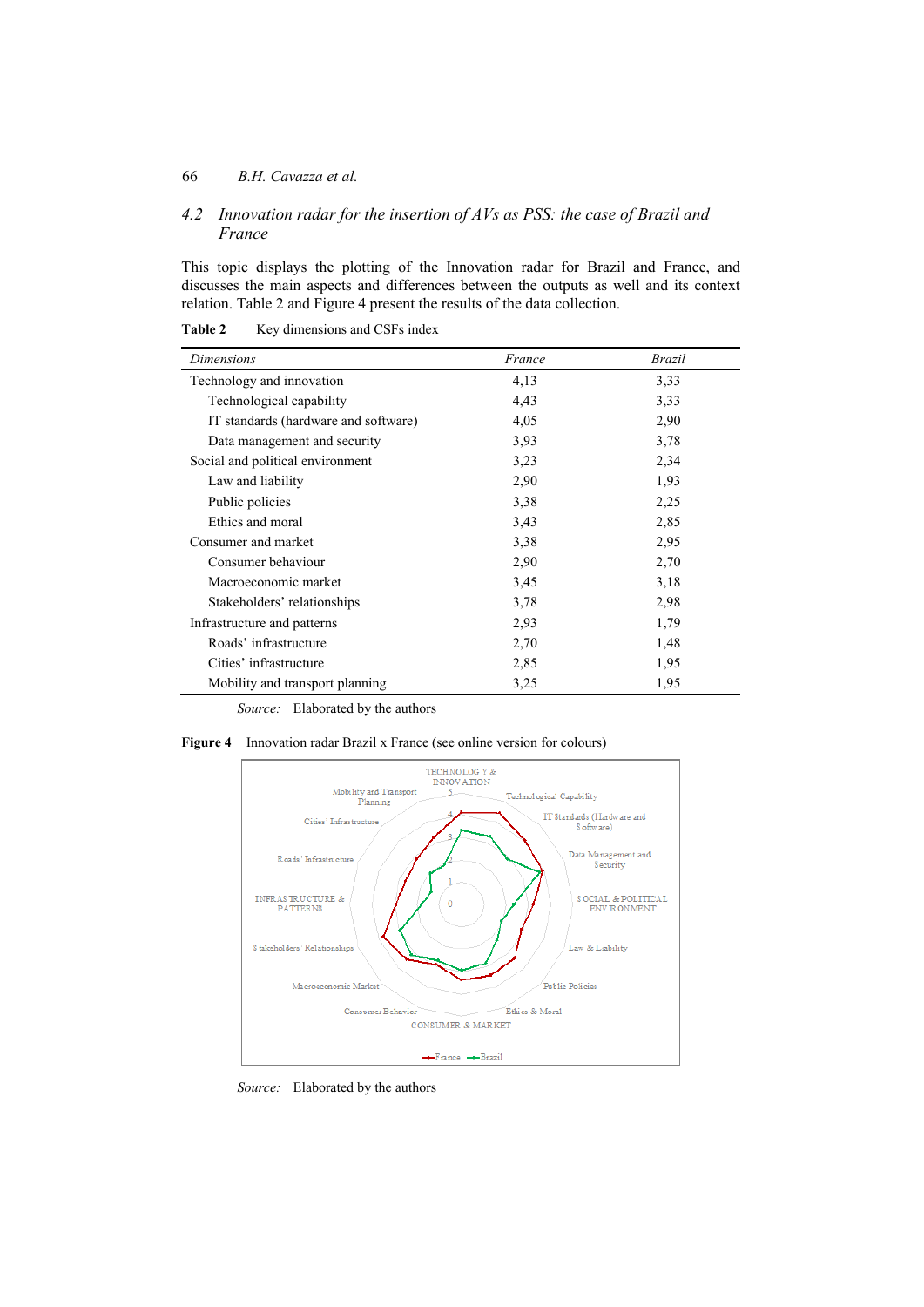The indices for each dimension were obtained through the average response of the participants. France indicators are displayed by the red line and Brazil's indicators by the green one.

As can be observed, France has better metrics in all the dimensions when comparing to Brazil. This is not a surprising outcome, being corroborated by studies and reports that seek to map the macroeconomic, political, and social conditions of these countries (Threlfall and ThoughtLab, 2019; WEF, 2019). One must also consider that, because it is a developed country, France has at its disposal a series of material and human resources that have been employed in this 'race' to put autonomous vehicles on the road. In fact, France plays a significant role in global affairs thanks to its political, economic, and cultural influence (WEF, 2019).

On the other hand, we must ponder the Brazilian importance and influence when it comes to the international automotive scenario. In an article written by Muller (2012) for Forbes Magazine, what carmakers see when they look at Brazil is South America's largest consumer market, a still-bustling economy- and a lot of potential customers. Besides, it is the fifth-largest country in the world, and only 14% of its roads are paved, in economic terms, incomes are rising, lifting almost 40 million more Brazilians into the middle class since 2003 and putting a vehicle purchase within their reach for the first time.

In this sense, the Brazilian auto market stands out on the world stage and can be considered as the gateway of Latin America given that, currently, Brazil is the fifth-largest auto industry consumer market in the world, also accounting for more than half of the vehicles sold in Latin America (ICCT, 2015; SEBRAE, 2015).

The results of both countries for each key dimension are discussed in more detail below.

#### *4.2.1 Technology and innovation*

As highlighted in the introduction of this study, in a country, the national innovative capacity depends on a commitment to innovation projects, the innovation environment, the strength of the relationship between infrastructure and industrial side, the intensity of financial and human resources, and technological capacity (Furman and Hayes, 2004). As national innovative capacity is one of the main drivers for long-term economic growth, several countries have heavily invested in high-tech strategy and policies in order to try to increase it.

Regarding T&I, France has its greatest scores (4.13), which could be partly explained by the institution of the public-private VedeCom Institute, which aimed to deliver an available autonomy by 2020. Also, Renault, one of the leading companies in the automotive sector, has a local project in Rouen with public and private authorities. Transdev, a transport operator, through this project, "aims to establish an on-demand mobility service on pre-set routes and PSA Group joined in activities with start-ups AIMotive and nuTonomy". France ranks the tenth position on the technology and innovation pillar of the KMPG Autonomous Vehicles Readiness Index. The country is well rated on research and development hubs and in the World Economic Forum ratings (Threlfall and ThoughtLab, 2019), and, also, in a recent rank published in the *Journal Transport Reviews* regarding the total number of academic publications on the scope of AVs, the country ranks the fourth position (Gandia et al., 2018).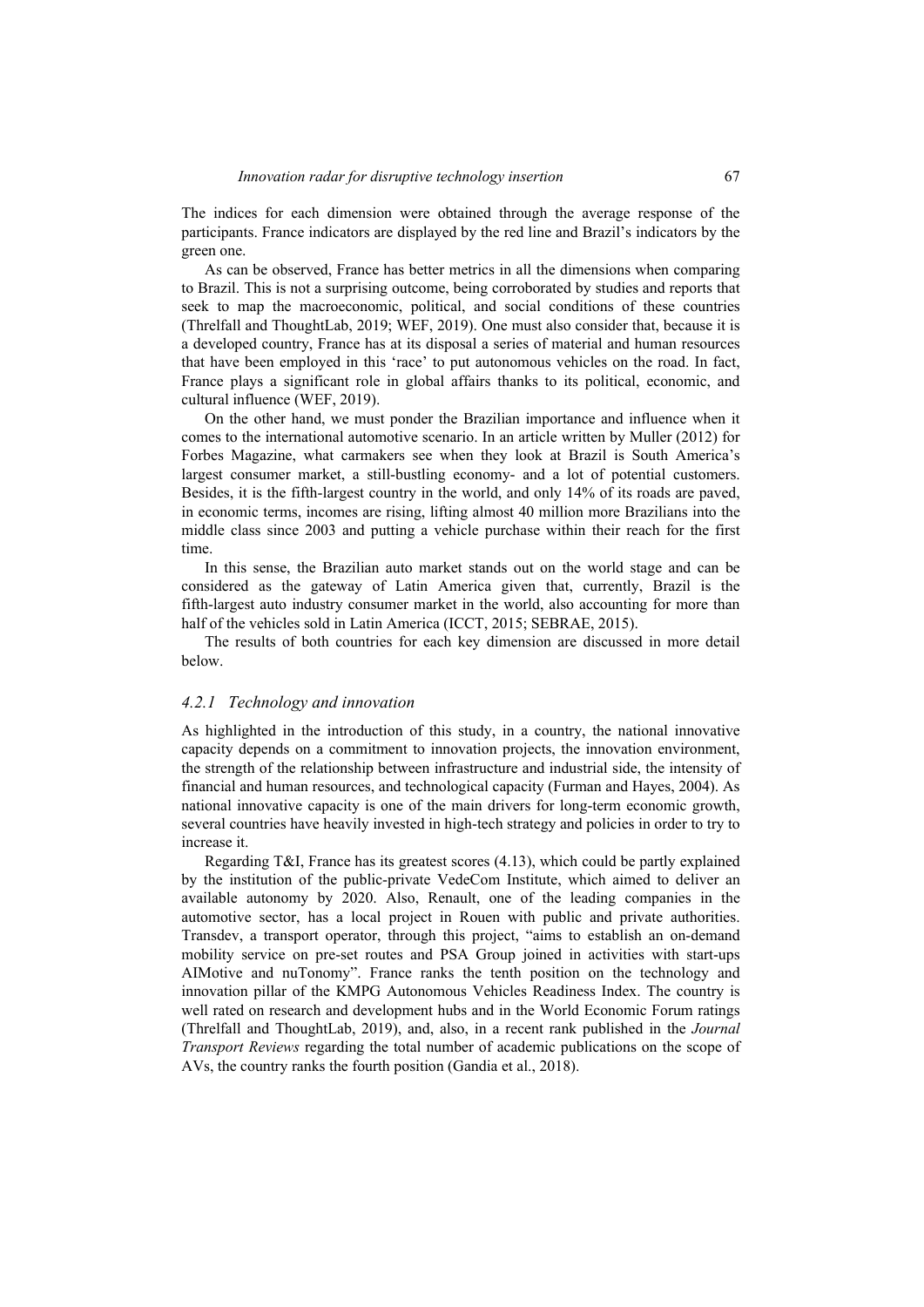As for Brazil results, that, similarly to France, the country also reaches its highest scores (3.33) on this dimension. On the KPMG Index, Brazil shares the bottom spot with Russia "on market share of electric cars which are not generally available, although hybrid cars are starting to be imported. It received the lowest scores on research and development hubs, AV technology company headquarters, patents and investments" [Threlfall and ThoughtLab, (2019), p.33]. The World Economic Forum's Global Competitiveness Report (WEF, 2018) named Brazil as best in its region in terms of innovation capability - though it noted that the country remains below its potential.

It is worth remembering that this dimension also contemplates the issue of data management and security, a topic that has been widely discussed. Nowadays, the vehicle is becoming the fourth screen for information, entertainment, and communications, generating increasing amounts of data, raising questions about ownership and security (WEF, 2019). Vehicle security is a real issue; such systems will need to be much more robust than those offered in today's vehicles. Hackers could access to the vehicle's control system and cause a car to accelerate, brake, or manoeuvre unexpectedly causing a vehicle crash. Today's vehicles are designed to protect against these types of intrusions. However, the hardware does not consistently protect against threats such as hackers. The mean time between failures (MTBF), a measure of the reliability of a hardware component, for security systems is far too high to be commercially viable today.

## *4.2.2 Social and political environment*

Regarding the relationship between AVs and the social and political environment surrounding it, there are some important questions to discuss, such as "How disruptive will these vehicles actually be in transforming the city of today?" And "how can city governments take advantage of autonomous technology to achieve broader goals with regard to urban mobility and livability?" And also, "How much control and regulatory influence does the city take in shaping mobility flows and shifting the modal mix?" "Which datasets are needed to make the right investment decisions?" [WEF, (2018), p.26].

AVs have the potential to catalyse the most significant transformation in urban mobility since the creation of the automobile. However, their social benefits can only be unlocked if governments understand and implement the appropriate policies and governance structures. "Cities, nations, and the world will need to embrace a regulatory and governance framework for AVs that nudges us towards an 'AV heaven' scenario and away from 'AV hell'" [WEF, (2018), p.5].

Regarding the framework's scores, the dimension 'social and political environment' is one of the weakest, for both countries  $(Brazil - 2.34 / France - 3.23)$ .

According to the World Economic Forum's Global Competitiveness Report (WEF, 2018), Brazil ranked 111th out of 140 countries in terms of reliability of police services, 124th in terms of the efficiency of its legal framework in settling disputes, 83rd in terms of freedom of the press, 133th in terms of the homicide rate, and last in terms of the burden of government regulation. Brazil's government was also deemed among those least 'future-ready' according to the report, and overall the country slipped three places compared to the prior iteration of the ranking, to 72nd place.

France has a legal framework adopted to allow the testing of driverless cars on public roads in 2015, which was broadened the following year. Along with Germany, the French government has announced plans to test self-driving vehicles on a cross-border road from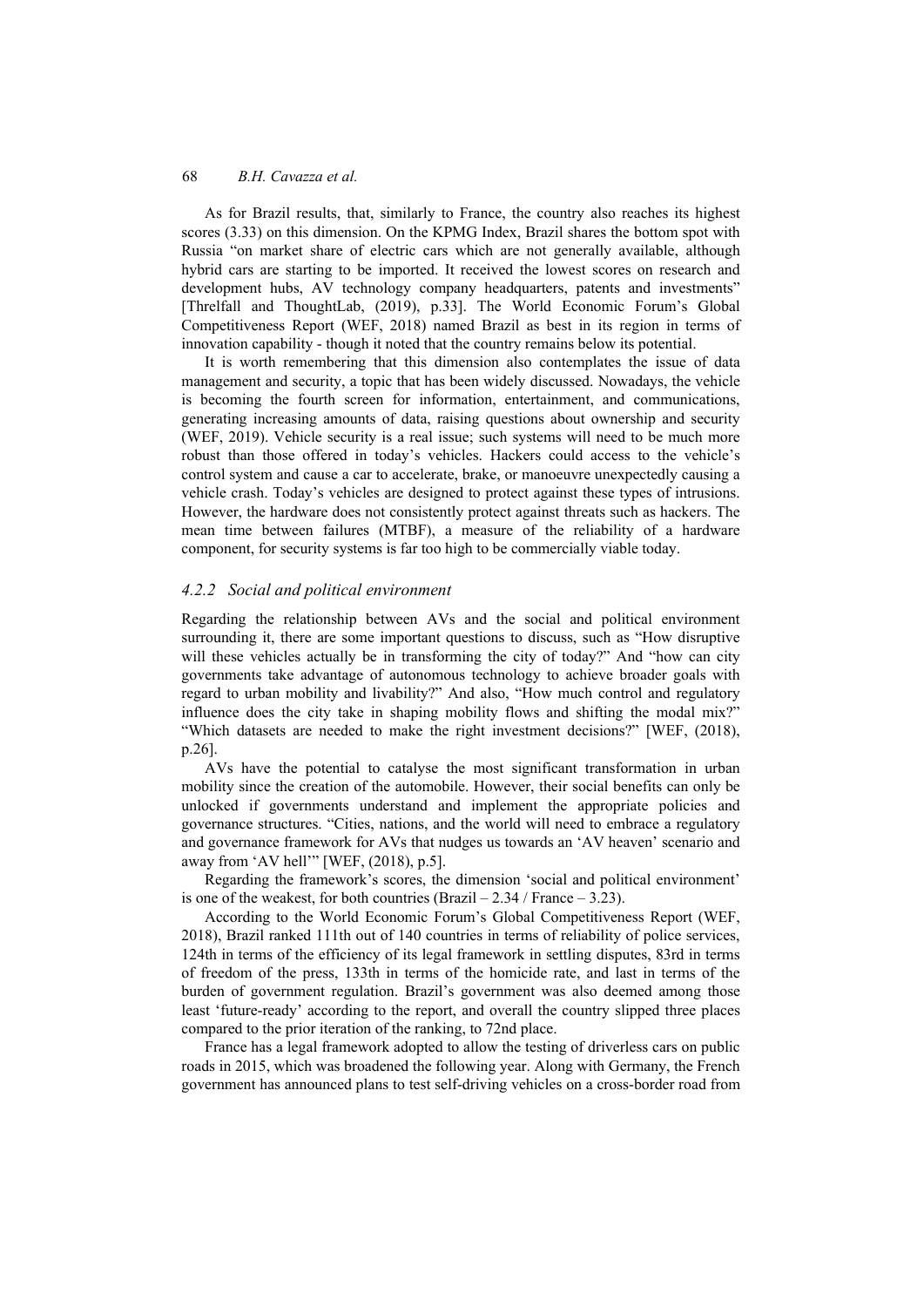Metz in France to Merzig in Germany. However, the country is rated poorly for government capabilities by KPMG's Change Readiness Index. In fact, the dimension 'Law & Liability' is the one with the lowest score (2.90) between all the 16 dimensions for this country.

#### *4.2.3 Consumer and market*

The dimension consumer and market (C&M) presents the second-highest rate for both countries (Brazil –  $2.95$ /France –  $3.38$ ).

Consumer openness and acceptance is a potentially significant barrier to the insertion of AVs. Consumers have their perspective, centred on optimising the balance of convenience, cost, and environmental impact when making mobility decisions. Questions such as "How can consumers understand and compare mobility alternatives and make integrated and informed decisions for their individual travel patterns?" or "How will society receive and react to such disruptive innovation that will fundamentally change the way we have mobility today?" make the consumer behaviour a shrinking obstacle and one that will likely dwindle with experience and familiarity over time (BCG, 2016; Corwin et al., 2016).

Brazil, a country of continental proportions, is internationally recognised by its population passion for cars. Indeed, the car is one of the most favourite items by Brazilians and goes much further than a simple transportation tool. When buying a car, it is also bought an idea linked to social status, glamour, and power; therefore, automakers have been investing heavily in this extremely promising market.

Like the KPMG's outcomes, on Brazil's innovation radar, the dimension consumer behaviour is one of the highest scores (2.70), being almost equal to the French score (2.90). On the French side, consumers are fairly enthusiastic about AV technology, but the country has a middling score on people's technology use in KPMG's Change Readiness Index research (Threlfall and ThoughtLab, 2019).

At this point, it is important to understand the difference between the concepts 'willingness' and 'awareness'. When we talk about the willingness to ride (that it is higher in Brazil), we are only considering if these consumers are keen to try the AVs without measuring or considering their maturity and awareness about all the AVs implications. According to the BCG report, the relationship between knowledge (awareness) and openness (willingness) is inversely proportional: the more conscious and mature the consumers are, the less open they will be to accept/test the AVs (BCG, 2016).

Another critical dimension to be discussed refers to the necessary partnerships between the different types of stakeholders that are involved in the AVs insertion. "In the new mobility ecosystem, value creation opportunities will likely require stakeholders to rethink their business models" (Corwin et al., 2016). In this context, WEF Report (2018) points out that policymakers, consumers, and mobility providers are key stakeholders that have different interests and incentives, in this sense, it is essential to have a holistic view and a multi-stakeholder approach.

### *4.2.4 Infrastructure and patterns*

It is a consensus that cities worldwide need to develop a strategy for moving towards an integrated mobility platform (WEF, 2018). Numerous trends, ranging from energy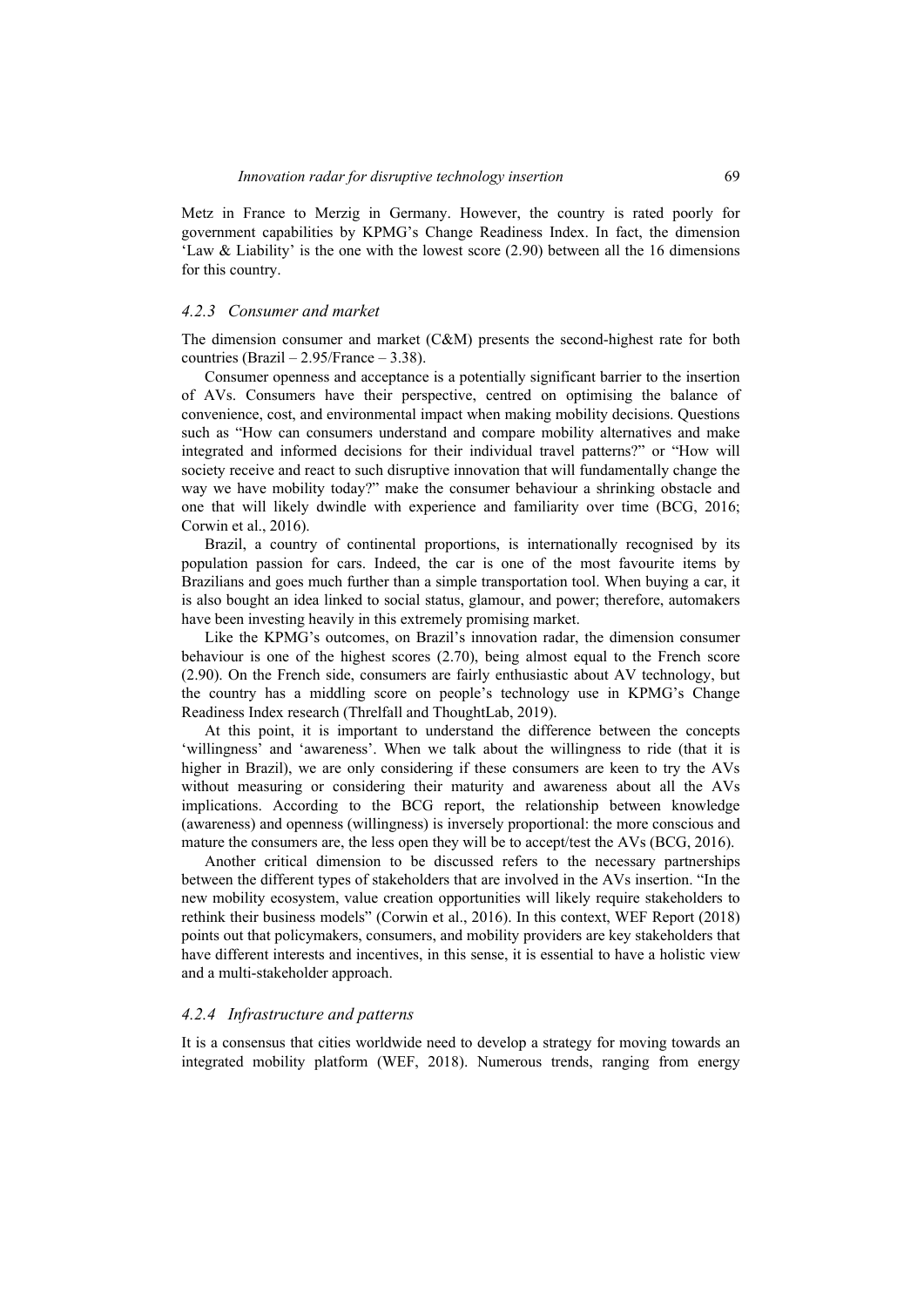decentralisation to the Internet of Things, are likely to come together to create drastic changes in mobility systems over the next 10 to 15 years.

I&P is responsible for Brazil's worst score (1.79). It can be a result of issues in terms of transportation infrastructure and public transport – elements that will require huge investments (Bagloee et al., 2016).

In fact, the WEF report mapping global transformation points out that the country's infrastructure gap as one of the key issues for analysis. However, the same report points out that Brazil's infrastructure needs may be an attractive location for related investment (WEF, 2019).

Also, concerning infrastructure, it should be noted that road modal in Brazil is the country's main logistics system. According to CNT Transportation Yearbook (CNT, 2016), the country has a network of 1,720,643.20 kilometres (1,069,157.79 miles) of national roads and highways (the fourth largest in the world), accounting for more than half (approximately 56%) of all cargo transported in Brazil, also being the system of highways the primary means of passengers' transportation in the country.

Still based on CNT (2016) data, about 10,000 kilometres (6,213.71 miles) of the highway system are composed of motorways, mainly in the state of São Paulo. However, about 30% of the entire Brazilian road network is badly damaged by the lack of maintenance, and only 210,618.80 kilometres (130,872.414 miles) are currently paved. As a way of supporting the infrastructure of the sector, according to the Petroleum, Natural Gas, and Biofuels Statistical Yearbook (ANP, 2016), there are 40,802 automotive fuel retailers spread around the country.

Still, in terms of infrastructure, concerning the connection capacity, according to the KPMG report, Brazil has good coverage of 4G (more than 90 percent of cities are covered), but few electric charging stations; only Russia has worse roads. Corroborating with these appointments, the IR dimension 'roads infrastructure' is responsible for the worst score.

Regarding France, this dimension is also responsible for the lowest score (2.93). This fact is corroborated by the outputs of the KPMG report were the country is credited with having excellent roads and good road infrastructure, but poor 4G coverage and a low density of electric charging stations (Threlfall and ThoughtLab, 2019).

Thus, AVs and its background of infrastructure will require much more than contemporary vehicles and patterns. According to McKinsey (2018), this demand will boost the uptake of vehicle-to-infrastructure technologies to enable aspects such as road pricing, traffic flow optimisation, and accident prevention systems. In this sense, mobility infrastructure will be inserted in a broader system and its function will, increasingly, mix physical and software components, delivering value as a service.

## **5 Concluding remarks**

No one can predict the future. However, the advancing of autonomous technology is fast, and it brings complex and multifaceted impacts to many parties, such as markets, consumers, auto industry, technology industry, urban planners, governments, and policymakers. In this regard, taking a look into the future is necessary as a way to understand and plan improvements for urban life and policy (BCG, 2016). In other words, even if the future is not set, we need to prepare for the outcomes, not wait for it (Heineke et al., 2017).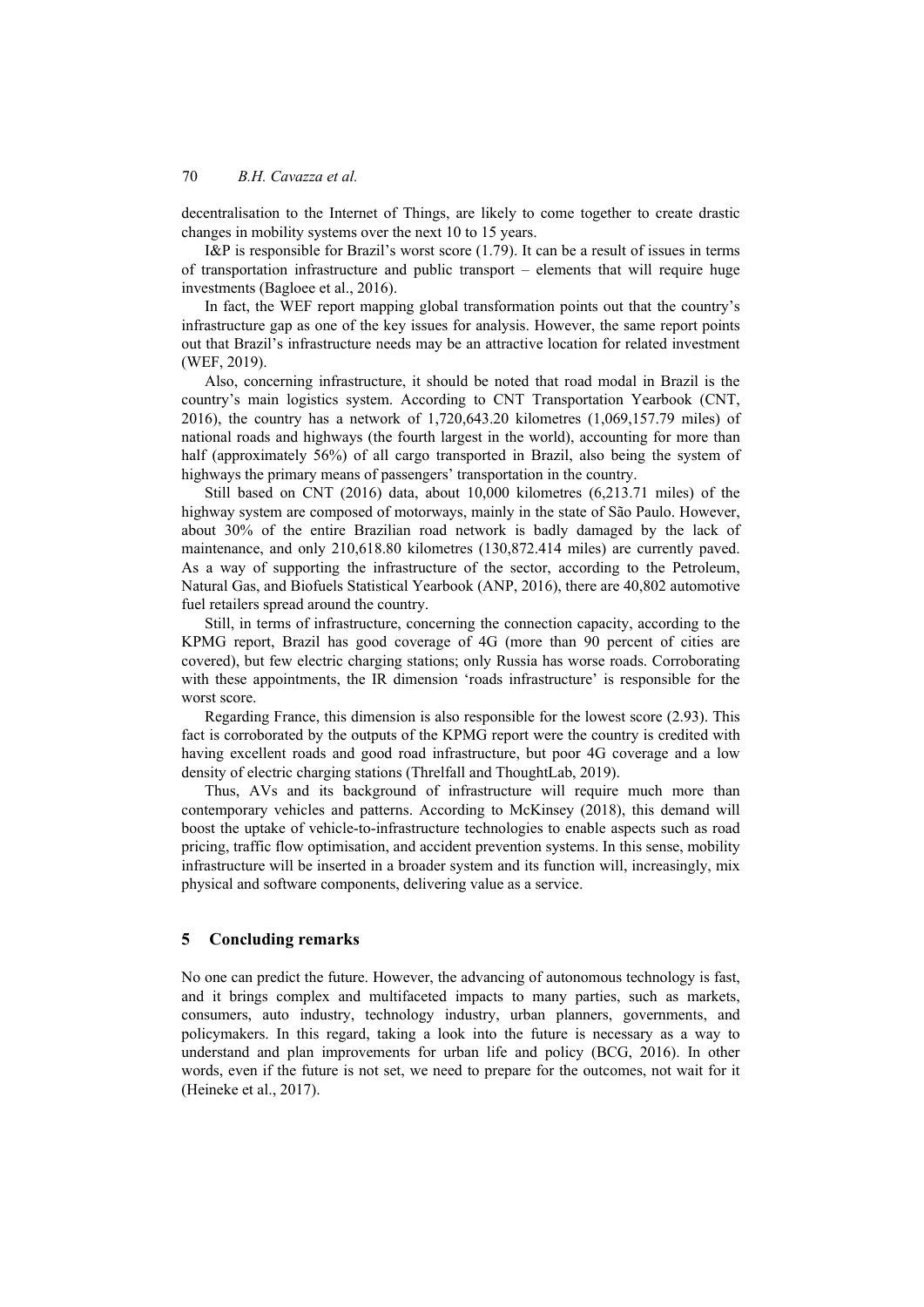Hence, the main contribution of this work is the integration of data and information from different sectors (social, political, economic, technological, and structural) of a given country, making it possible to map, discuss, and delve more in-depth about the real situation for the insertion of the AVs. The impact of the proposed approach on public policies should also be emphasised, since, when dealing with insertion, there is the preparation of the context for the diffusion of technology.

We sought to fill a gap in the literature related to the definition, adequacy, and application of an artefact to support the insertion and management of disruptive innovation in a country. Finally, there is a proposal for methodological advancement associated with critical success factors, with an empirical approach and easy adaptation and application around the world. A radar framework to identify CSF to be used to contribute to processes related to innovative capacity, governance, and market reach efficiency, and effectiveness in the current and real context of the countries.

Although some studies and research present - in a partial and generalised way - some determinant factors for the insertion of the AVs in a country, there is a need to obtain a clear and assertive diagnosis that allows the formulation of guidelines and actions for capacity development of a country. The results obtained in Brazil and France were crossed with official data and statistics as a way to corroborate the use of the innovation radar as a tool.

The limitation of this work can be the number of respondents. These could be increased, looking for new validation. Besides this, considering that AVs and their concerns are dynamically disrupting scenarios, it is valuable to update the perception in a national panorama.

It is worth highlight that the idea of critical success factors, in the context of this work, is a macro approach involving a national scenario. However, further studies and further developments may lead to specific indicators for each factor, providing a micro approach, whether for states or cities. In other words, starting with a macro view, new studies can go deeper into a micro perspective.

Still, future studies can extend the data collection to other countries, and, also based on the outputs of this research, a future agenda must include the elaboration of critical guidelines for AVs governance, including short, middle, and long-term actions and requirements for the complete and successful insertion of AVs in the countries.

#### **References**

- Agência Nacional do Petróleo, Gás Natural e Biocombustíveis (ANP) (2016) *Anuário Estatístico Brasileiro do Petróleo, Gás Natural e Biocombustíveis*, Statistical report [online] http://anp.gov.br/wwwanp/images/publicacoes/Anuario\_Estatistico\_ANP\_2016.pdf (accessed 9 December 2016).
- Antonialli, F., Cavazza, B.H., Gandia, R.M., Sugano, J.Y., Zambalde, A.L., Nicolai, I. and Miranda Neto, A. (2018) 'Typologies of uses for autonomous vehicles as a product-service system', *26th International Colloquium of Gerpisa, Who Drives the Change? New and Traditional Players in the Global Automotive Sector*, São Paulo.
- Attias, D. (2017) *The Automobile Revolution: Towards a New Electro-Mobility Paradigm*, 1st ed., Springer International Publishing, Gewerbestrasse, Switzerland.
- Attias, D. and Mira-Bonnardel, S. (2017) 'Extending the scope of partnerships in the automotive industry between competition and cooperation', in Attias, D. (2016): *The Automobile Revolution: Towards a New Electro-Mobility Paradigm*, 1st ed., Springer International Publishing, Gewerbestrasse, Switzerland.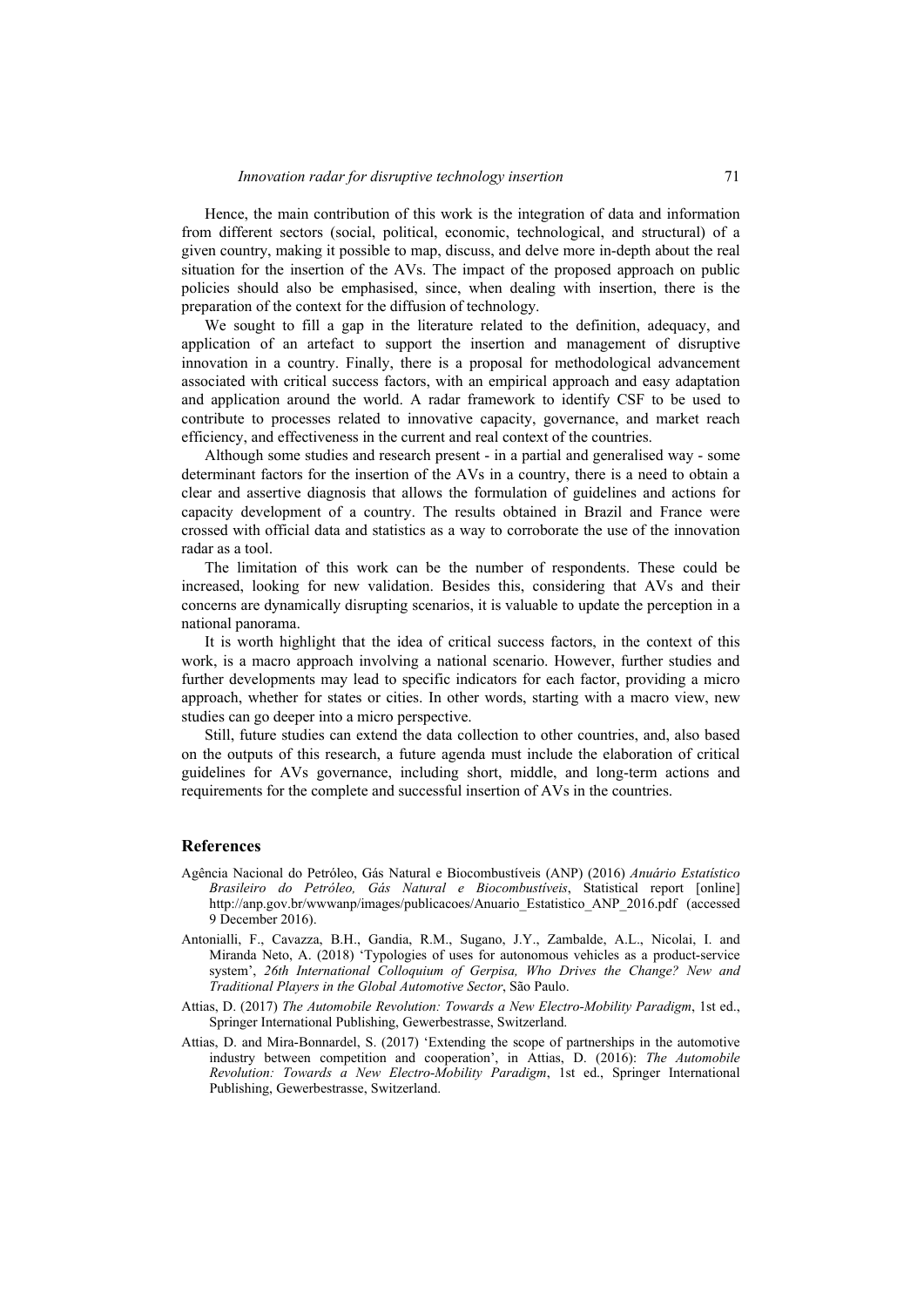- Bagloee, S.A., Tavana, M., Asadi, M. and Oliver, T. (2016) 'Autonomous vehicles: challenges, opportunities, and future implications for transportation policies', *Journal of Modern Transportation*, Vol. 24, No. 4, pp.284–303.
- BCG (2016) *Self-Driving Vehicles, Robo-Taxis, and the Urban Mobility Revolution*, The Boston Consulting Group and the World Economic Forum [online] https://www.bcg.com/ pt-br/publications/2016/automotive-public-sector-self-driving-vehicles-robo-taxis-urbanmobility-revolution.aspx (accessed 1 December 2019).
- Brotherton, B. and Shaw, J. (1996) 'Towards an identification and classification of critical success factors in UK Hotels PLC', *International Journal of Hospitality Management*, Vol. 15, No. 2, pp.113–135.
- Cavazza, B.H., Gandia, R.M., Antonialli, F., Zambalde, A.L., Nicolaï, I., Sugano, J.Y. and Neto, A.D.M. (2019a) 'Management and business of autonomous vehicles: a systematic integrative bibliographic review', *International Journal of Automotive Technology and Management*, Vol. 19, Nos. 1–2, pp.31–54.
- Cavazza, B.H., Souza, T.A., Gandia, R.M., Zambalde, A.L., Nicolaï, I. and Neto, A.M. (2019b) 'Critical success factors for the insertion of autonomous vehicles as a product service system in a country', *27th International Colloquium of Gerpisa, The Automotive Industry in Transition*, Paris.
- Christensen, C.M. (2001) 'The past and future of competitive advantage', *Sloan Management Review*, Vol. 42, No. 2, pp.105–109.
- Colauto, D., Gonçalves, C.M., Beuren, I. and Santos, N. (2004) 'Os fatores críticos de sucesso como suporte ao sistema de inteligência competitiva: o caso de uma empresa brasileira', *RAM. Revista de Administração Mackenzie*, Vol. 5, No. 2, pp.120–146.
- Confederação Nacional do Transporte (CNT) (2016) *Anuário CNT do Transporte: estatísticas consolidadas 2016*, Statistical report [online] http://anuariodotransporte.cnt.org.br/Inicial (accessed 9 December 2016).
- Corwin, S., Jameson, N., Pankratz, D. M. and Willigmann, P. (2016) 'The future of mobility: what's next', *Tomorrow's Mobility Ecosystem-and How to Succeed in It*, Deloitte [online] https://www2.deloitte.com/content/dam/insights/us/articles/3367\_Future-of-mobilitywhatsnext/DUP\_Future-of-mobility-whats-next. pdf (accessed 1 December 2020).
- De Prato, G., Nepelski, D. and Piroli, G. (2015) *Innovation Radar: Identifying Innovations and Innovators with High Potential in ICT FP7, CIP & H2020 Projects*, JRC-IPTS, Seville.
- Enoch, M.P. (2015) 'How a rapid modal convergence into a universal automated taxi service could be the future for local passenger transport', *Technology Analysis & Strategic Management*, Vol. 27, No. 8, pp.910–924.
- Fagnant, D.J. and Kockelman, K. (2015) 'Preparing a nation for autonomous vehicles: opportunities, barriers and policy recommendations', *Transportation Research Part A: Policy and Practice*, Vol. 77, No. 77, pp.167–181.
- Frazzoli, E., Dahleh, M.A. and Feron, E. (2002) 'Real-time motion planning for agile autonomous vehicles', *Journal of Guidance, Control, and Dynamics*, Vol. 25, No. 1, pp.116–129.
- Furman, J.L. and Hayes, R. (2004) 'Catching up or standing still?: National innovative productivity among 'follower' countries, 1978–1999', *Research Policy*, Vol. 33, No. 9, pp.1329–1354.
- Gandia, R.M., Antonialli, F., Cavazza, B.H., Neto, A.M., Lima, D.A.D., Sugano, J.Y., Nicolaï, I. and Zambalde, A.L. (2018) 'Autonomous vehicles: scientometric and bibliometric review', *Transport Reviews*, Vol. 38, No. 8, pp.1–20.
- Golovatchev, J., Kellmereit, D. and Budde, O. (2008) 'Innovation radar-a strategic approach for an innovation development and profitable launch of new product and services', *4th IEEE International Conference on Management of Innovation and Technology, ICMIT 2008*, pp.993–996, IEEE.
- Grunert, K.G. and Ellegaard, C. (1992) 'The concept of key success factors: theory and method', in Baker, M.J. (Ed.): *Perspectives on Marketing Management*, Vol. 3, pp.245–274, Wiley, Chichester.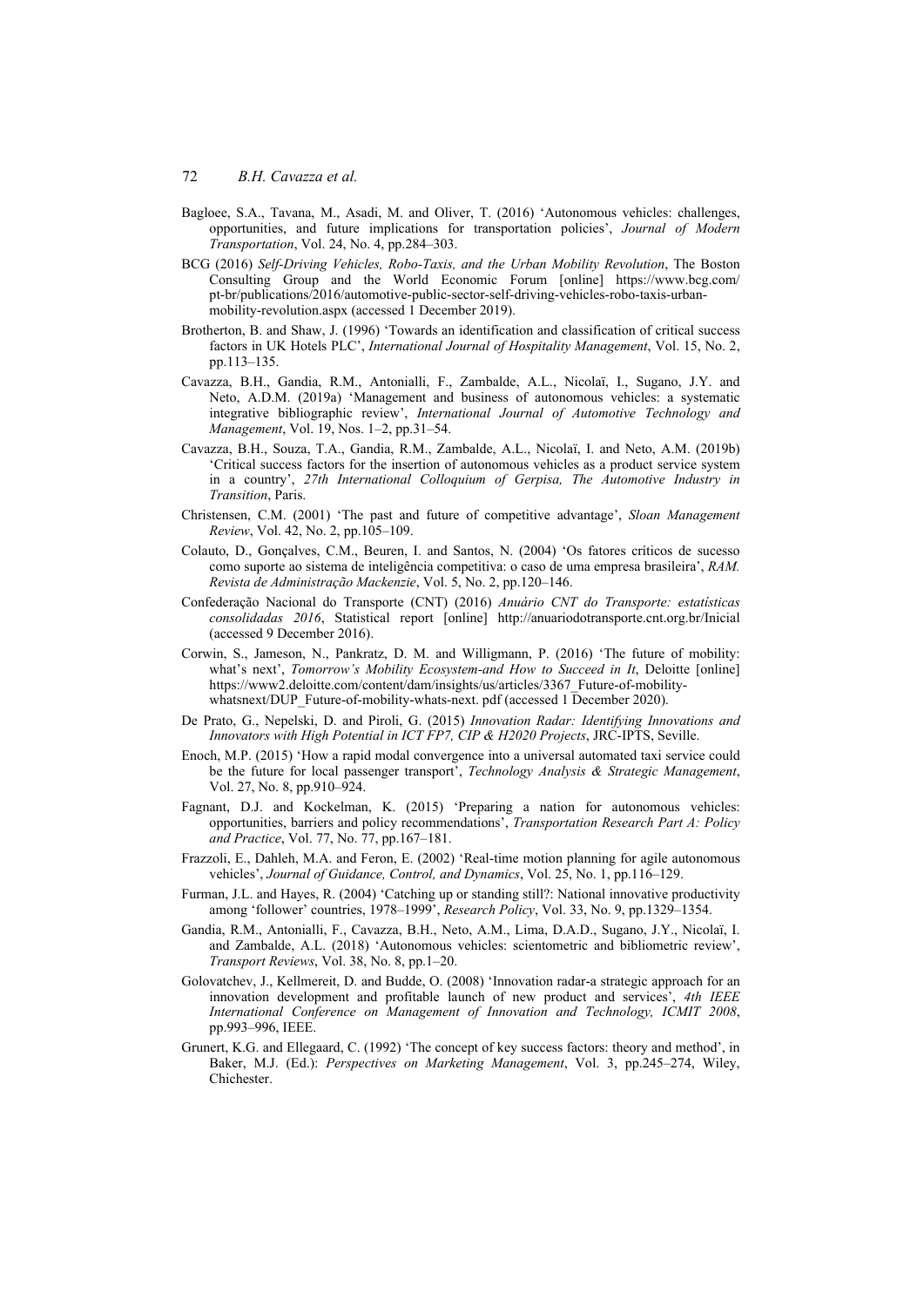- Heineke, K., Möller, T., Padhi, A. and Tschiesner, A. (2017) *The Automotive Revolution is Speeding Up*, McKinsey and Co, New York, USA.
- International Council on Clean Transportation (ICCT) (2015) *Brazil Passenger Vehicle Market statistics: International Comparative Assessment of Technology Adoption and Energy Consumption*, White paper [online] http://www.theicct.org/sites/default/files/publications/ Brazil%20PV%20Market%20Statistics%20Report.pdf (accessed 9 December 2016).
- Johnson, M. and Mena, C. (2008) 'Supply chain management for servitized products: a multi-industry case study', *International Journal of Production Economics*, Vol. 114, No. 1, pp.27–39.
- Kowalkowski, C. (2011) 'Dynamics of value propositions: insights from service-dominant logic', *European Journal of Marketing*, Vol. 45, Nos. 1–2, pp.277–294.
- Mansell, R. and Wehn, U. (1998) *Knowledge Societies: Information Technology for Sustainable Development*, United Nations Publications.
- Manzini, E. and Vezzoli, C. (2003) 'A strategic design approach to develop sustainable product service systems: examples taken from the 'environmentally friendly innovation' Italian prize', *Journal of Cleaner Production*, Vol. 11, No. 8, pp.851–857.
- McKinsey (2018) *Self-driving Car Technology: When will the Robots Hit the Road?* [online] https://www.McKinsey.com/industries/automotive-and-assembly/our-insights/self-driving-cartechnology-when-will-the-robots-hit-the-road#0 (accessed in 31 January 2019).
- Muller, J. (2012) *With Driverless Cars, Once Again It Is California Leading the Way*, Forbes, 26 September [online] https://www.forbes.com/sites/joannmuller/2012/09/26/with-driverlesscars-once-again-it-is-california-leading-the-way/?sh=19d6fce94b10.
- Mutz, F., Veronese, L.P., Oliveira-Santos, T., Aguiar, E., Cheein, F.A.A. and Souza, A.F. (2016) 'Large-scale mapping in complex field scenarios using an autonomous car', *Expert Systems with Applications*, Vol. 46, pp.439–462.
- Nascimento, A.L.S. (2015) *Proposta de framework para avaliação de fatores críticos de sucesso de parques científicos e tecnológicos*, Master thesis, Pontifícia Universidade Católica do Rio Grande do Sul, Porto Alegre, Brazil.
- Oliveira, M.R.G., Cavalcanti, A.M., de Paiva Junior, F.G. and Marques, D.B. (2014) 'Mensurando a inovação por meio do grau de inovação setorial e do característico setorial de inovação', *RAI-Revista de Administração e Inovação*, Vol. 11, No. 1, pp.115–137.
- Poorsartep, M. (2014) 'Self-driving cars: radical innovation in the transportation industry', in Christiansen, B., Yildiz, S. and Yildiz, E. (Eds.): *Transcultural Marketing for Incremental and Radical Innovation*, 1st ed., IGI Global, Hershey (Pennsylvania).
- Poulain, B. (2017) *State-of-the-Art: Product and Service Systems Modelling*, Working Paper No. 01, École Centrale Paris, Châtenay-Malabry, France.
- Rockart, J.F. (1979) 'Chief executives define their own data needs', *Harvard Business Review*, Vol. 57, No. 2, pp.81–93.
- SAE (2016) *Taxonomy and Definitions for Terms Related to Driving Automation Systems for On-Road Motor Vehicles J3016\_201609*, Society of Automotive Engineers [online] https://www.sae.org/standards/content/j3016\_201609/ (accessed 5 July 2018).
- Sawhney, M. and Chen, J. (2010) 'Defining and measuring business innovation: the innovation radar', *Proceedings of the American Marketing Association Conference*, Boston.
- Sawhney, M., Wolcott, R.C. and Arroniz, I. (2006) 'The 12 different ways for companies to innovate', *MIT Sloan Management Review*, Vol. 47, No. 3, p.75.
- Schellekens, M. (2015) 'Self-driving cars and the chilling effect of liability law', *Computer Law & Security Review*, Vol. 31, No. 4, pp.506–517.
- Schreurs, M.A. and Steuwer, S.D. (2015) 'Autonomous driving political, legal, social, and sustainability dimensions', in Maurer, M., Gerdes, J.C., Lenz, B. and Winner, H. (Eds.): *Autonomous Driving: Technical, Legal and Social Aspects*, pp.149–171, Springer, Berlin.